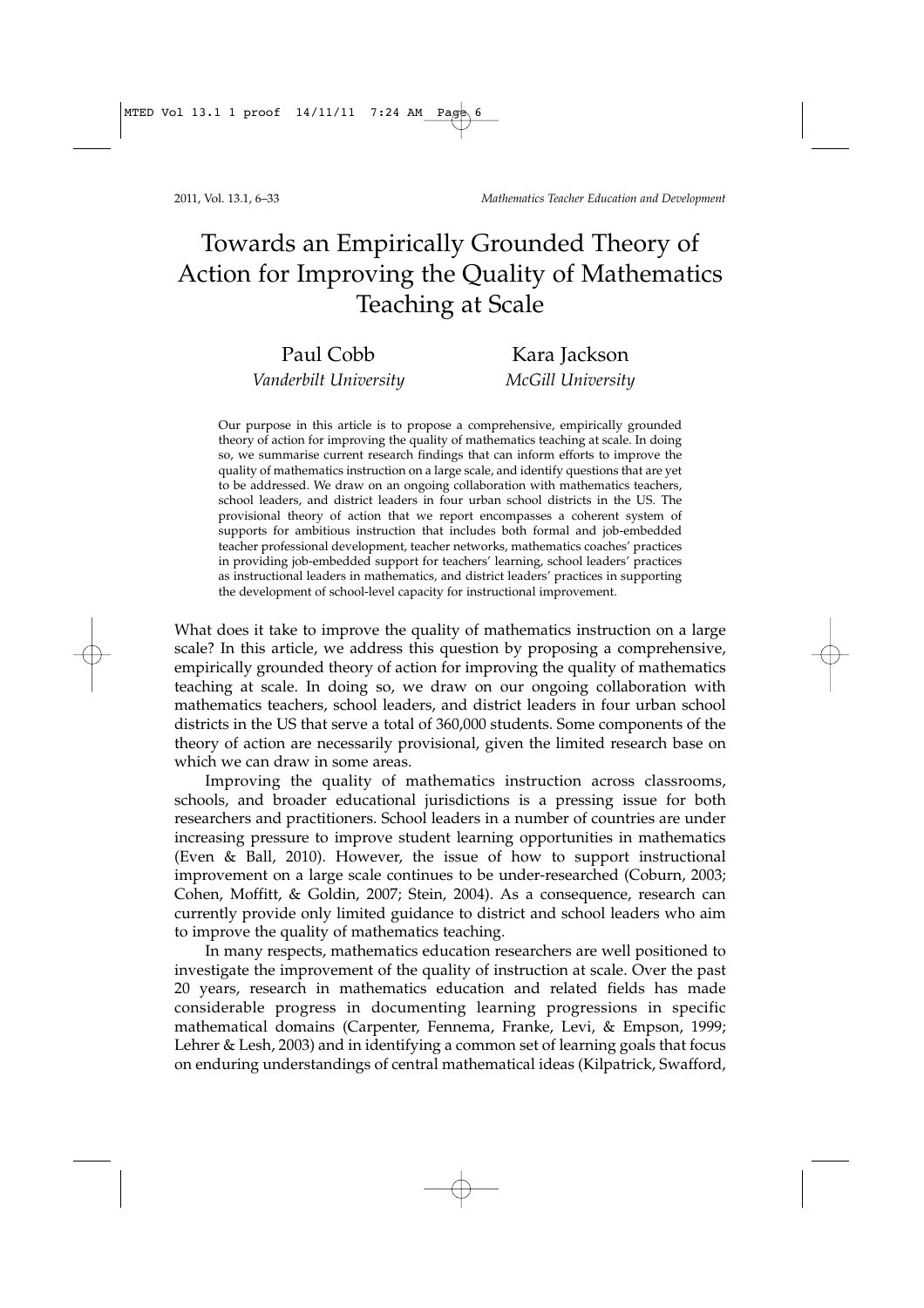& Findell, 2001). Recent research efforts have also delineated a set of instructional practices that support students' development of these mathematical ideas (Franke, Kazemi, & Battey, 2007; National Council of Teachers of Mathematics, 2000). Additionally, research-based instructional materials that can support teachers' enactment of these instructional practices have been developed in several countries, including the US (Remillard, 2005; Senk & Thompson, 2003). The mathematics education research community has also learned a great deal about professional development that supports teachers' development of practices aimed at ambitious learning goals for students (Ball, Sleep, Boerst, & Bass, 2009; Kazemi & Hubbard, 2008; Lampert, Beasley, Ghousseini, Kazemi, & Franke, 2010). There have been a number of successful professional development programs in the US that have supported improvement in teachers' knowledge and instructional practices (Borko, 2004), including Cognitively Guided Instruction (Carpenter, Fennema, & Franke, 1996), Developing Mathematical Ideas (Bell, Wilson, Higgins, & McCoach, 2010), and Quantitative Understanding: Amplifying Student Achievement and Reasoning (Stein, Grover, & Henningsen, 1996).

However, these advances have had limited impact on instruction in most US classrooms, which continues to focus primarily on performing procedures at the expense of understanding mathematical ideas and relationships (Stigler & Hiebert, 1999). More generally, studies in educational policy indicate that largescale improvement efforts in mathematics and other subject matter areas have rarely produced lasting changes in teachers' instructional practices (Elmore, 2004; Gamoran et al., 2003; McLaughlin, 2006). To date, research on instructional improvement in mathematics education has focused primarily on supporting groups of teachers' learning. However, the challenge of instructional improvement at scale involves supporting schools' and broader educational jurisdictions' development of the capacity to scaffold teachers' (and others') ongoing learning (Bryk, Sebring, Allensworth, Luppesco, & Easton, 2010; Elmore, 2004; Sebring, Allensworth, Bryk, Easton, & Luppesco, 2006). In other words, instructional improvement at scale is a problem of organisational learning as well as teacher learning. As Coburn (2003) observed, "[B]ecause classrooms are situated in and inextricably linked to the broader school and system, teachers are better able to sustain change when there are mechanisms in place at multiple levels of the system to support their efforts" (p. 6). Instructional improvement across a large number of classrooms therefore requires that the settings in which teachers work be organised to support their learning. This in turn implies that members of other role groups, including mathematics coaches and school leaders, will need to reorganise their practices. A comprehensive theory of action for instructional improvement at scale therefore aims to inform schools' and broader jurisdictions' development of the capacity to support and coordinate the learning of the members of multiple role groups.

Research on large-scale instructional improvement has traditionally been the province of educational policy and educational leadership. While much can be learned from these studies, most of this work does not take a position on what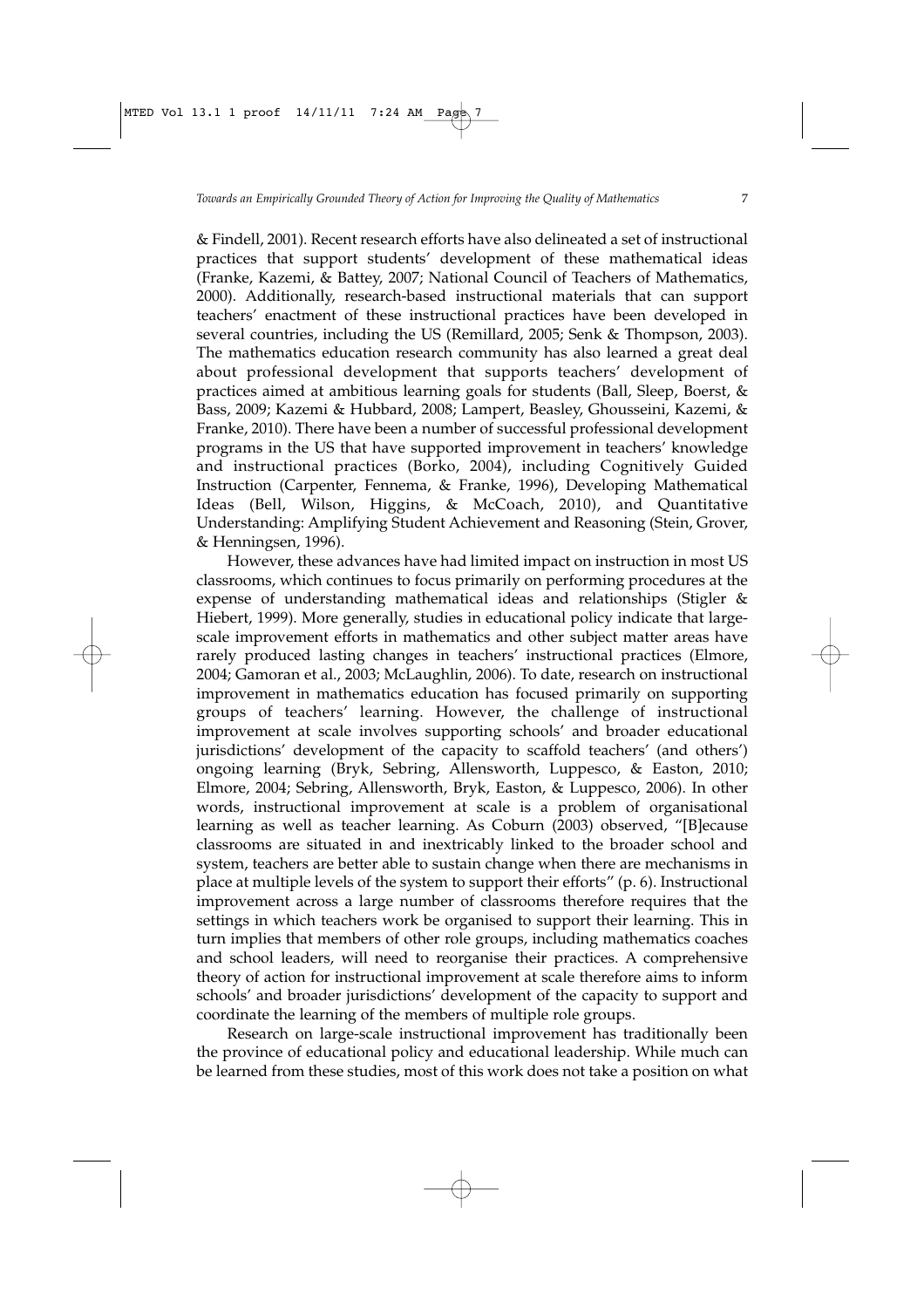counts as high-quality teaching but instead operationalises it in terms of increasing student test scores irrespective of the quality of the tests. In the course of our work with the four collaborating school districts, it has become increasingly evident that views on what counts as high-quality mathematics teaching matter when formulating strategies or policies for instructional improvement. As Hiebert and Grouws (2007) noted, the notion of instructional quality is not absolute, but is instead grounded in views of what is worth knowing and doing mathematically, and thus in goals for students' mathematical learning. The learning goals that we and the leaders in the four collaborating districts view as worthwhile include that students should develop both conceptual understanding of key mathematical ideas and procedural fluency in a range of domains (e.g., number and operations, algebra, geometry, measurement, data analysis and probability), and that they should learn to communicate their mathematical reasoning effectively by mastering increasingly sophisticated forms of mathematics argumentation (including methods of proof) and by using and making connections between multiple representations (e.g., symbolic expressions, graphs, tables) (Kilpatrick, et al., 2001; National Council of Teachers of Mathematics, 2000).

The National Council of Teachers of Mathematics (NCTM, 2000) drew on available research to articulate a broad vision of instruction that aims at these goals. This vision is often referred to as ambitious teaching (Lampert, et al., 2010). In this vision, teachers support students to solve cognitively-demanding tasks (Stein, Smith, Henningsen, & Silver, 2000), press students to provide evidence for their reasoning and to make connections between their own and their peers' solutions (McClain, 2002), and orchestrate whole class discussions in which they build on students' contributions to achieve their mathematical agendas for students' learning (Franke et al., 2007; Stein, Engle, Smith, & Hughes, 2008). Instructional practices of this type contrast sharply with typical teaching in most US classrooms and require teachers to anticipate and respond to students' thinking (Kazemi, Franke, & Lampert, 2009).

A central goal of ambitious teaching is that learning opportunities are distributed equitably (Lampert & Graziani, 2009; NCTM, 2000). In this context, equity implies that all students should be able to participate substantially in all phases of classroom activities. However, in the course of our work with the four collaborating districts, it has become clear that research in mathematics education currently provides only limited guidance about concrete instructional practices that result in equitable learning opportunities. Although there is a sizable body of literature on equity and mathematics achievement, only a small proportion of these studies focus on classroom teaching and learning (Jackson & Cobb, 2010), and only a handful describe and provide empirical evidence for concrete instructional practices that support all students' substantial participation in each phase of classroom lessons (e.g., Boaler & Staples, 2008; Franke, et al., 2007; Gutiérrez, 2000; Jackson, Garrison, Wilson, Gibbons, & Shahan, 2011; Moschkovich, 2007). Identifying specific instructional practices that result in equitable learning opportunities and that are learnable in the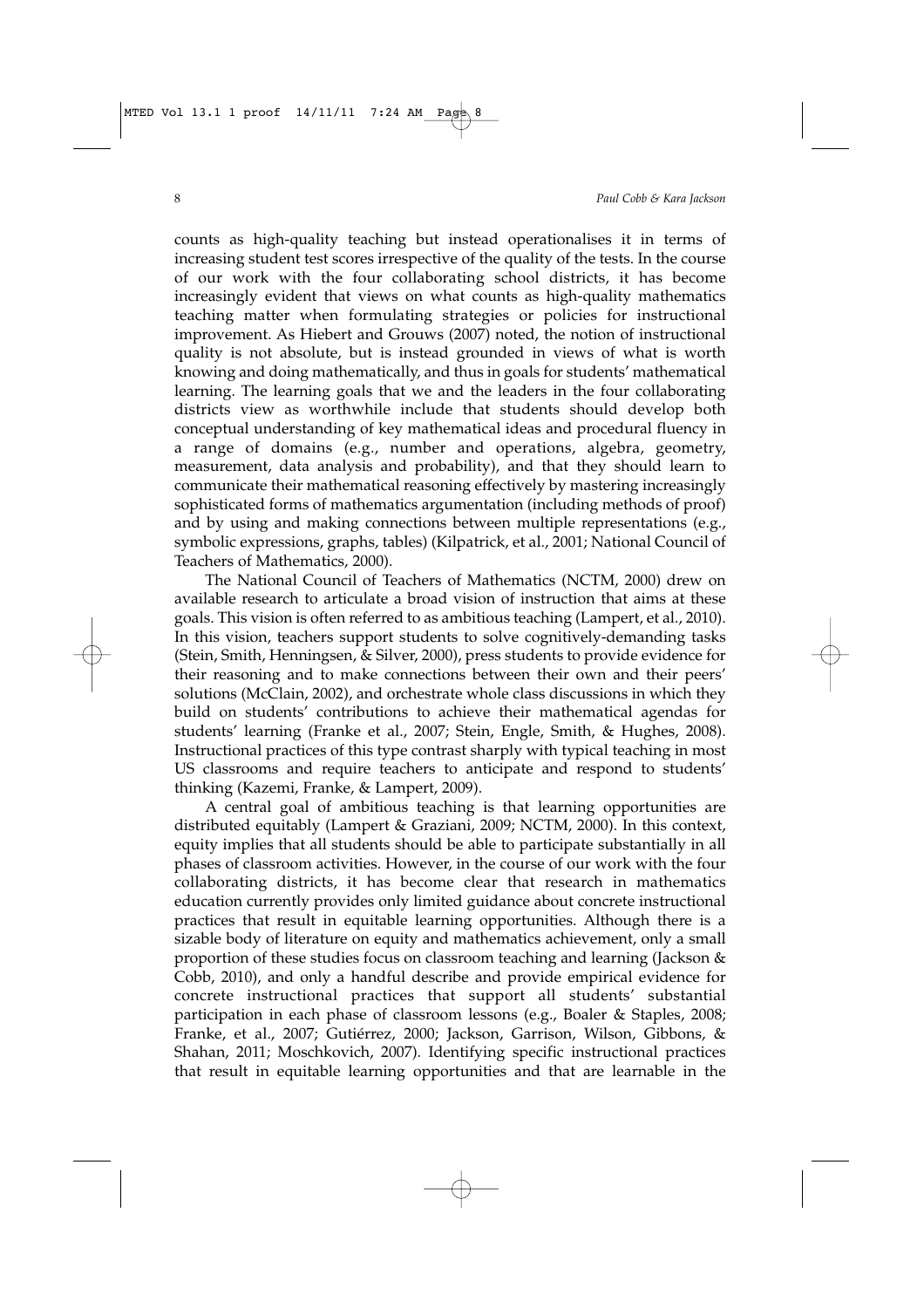context of high-quality teacher professional development is an important goal for future research.

The learning goals and vision of ambitious instruction we have outlined oriented the development of the theory of action for instructional improvement in mathematics reported on in the remainder of this article. We organise our presentation of this theory of action by considering its five key components: a coherent system of supports for ambitious instruction that encompasses both formal and job-embedded teacher professional development; teacher networks; mathematics coaches' practices in providing job-embedded support for teachers' learning; school leaders' practices as instructional leaders in mathematics; and district leaders' practices in supporting the development of school-level capacity for instructional improvement. As our focus is on instructional improvement at the level of large US school districts, we give an overview of the US educational system before discussing each of these components in turn. We anticipate that most, if not all, of the components will be relevant to non-US readers but acknowledge that the appropriate organisational unit or educational jurisdiction beyond the school will differ depending on the structure of the educational system in a particular country.

### The US Educational System

The US educational system is decentralised, and there is a long history of the local control of schooling. Each US state is divided into a number of independent school districts. In rural areas, districts might serve less than 1,000 students whereas a number of urban districts serve more than 100,000 students. In the context of the US educational system, urban districts are the largest jurisdictions in which it is feasible to design for improvement in the quality of instruction (Supovitz, 2006).

Large school districts such as those with which we are collaborating have a central office whose staff are responsible for selecting curricula and for providing teacher professional development in various subject matter areas including mathematics. In this article, we use the designation district leaders to refer to members of the central office staff whose responsibilities focus on either classroom instruction or school leadership. We use the term *district mathematics specialists* to refer to central office staff whose responsibilities focus specifically on the teaching and learning of mathematics.

The role of the US national government in education has been quite limited historically when compared with most other industrialised countries. However, in 2001, the US Congress passed a national policy called the No Child Left Behind (NCLB) act. The intent of NCLB is to enable all students to meet high performance standards in language arts and mathematics. States are given financial incentives to design and enact the three central components of NCLB policy: content standards, tests aligned with the standards, and mechanisms for holding schools accountable for increasing scores on those tests and for closing gaps in achievement between particular student sub-populations. Historically,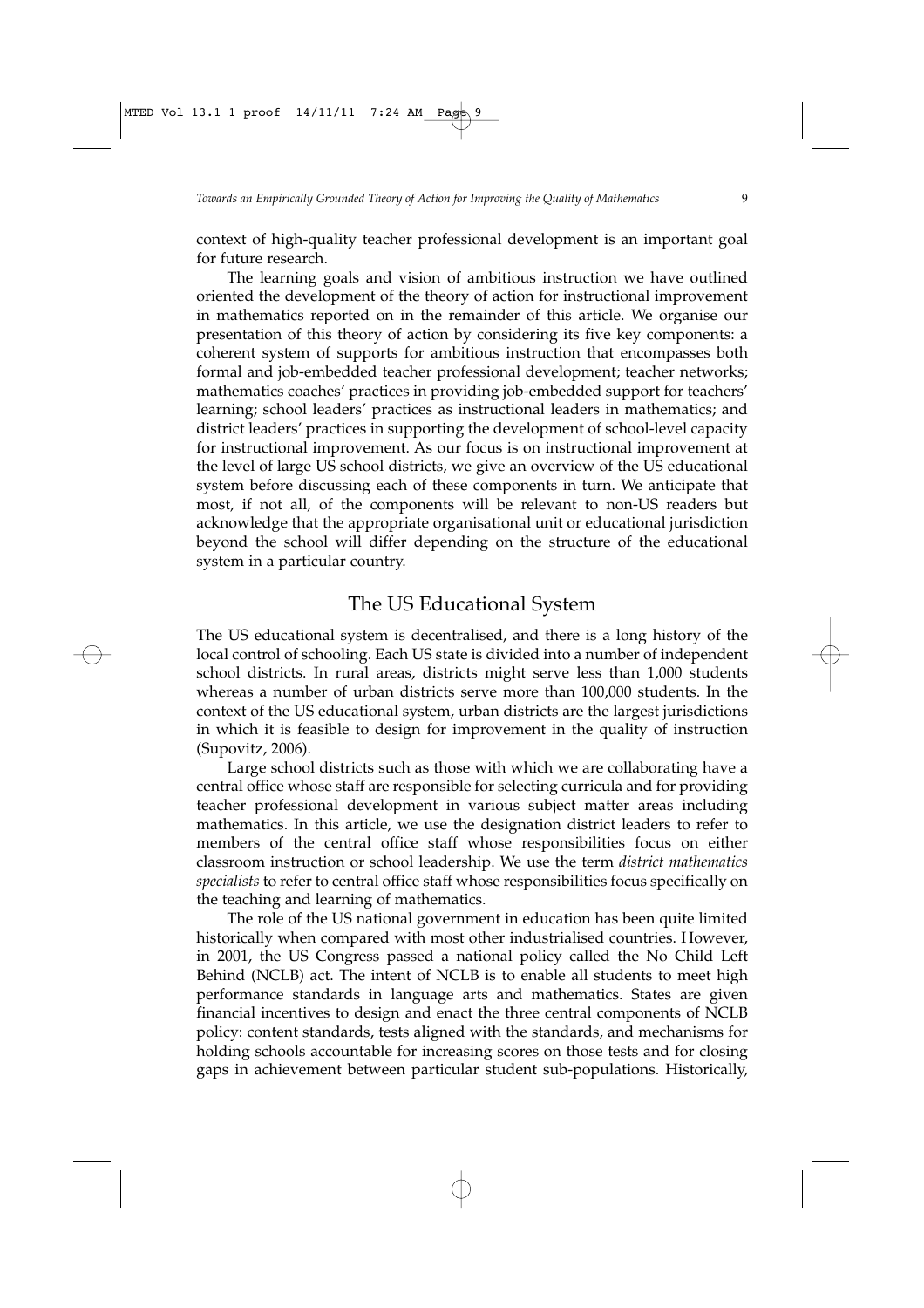students of color, students from economically disadvantaged backgrounds, and students for whom English is not their first language have performed at significantly lower levels than white students and students from economically advantaged backgrounds on mathematics assessments (Darling-Hammond, 2007).

Most impartial commentators consider that NCLB policy is flawed in two important respects. First, most states lacked the capacity to respond effectively to the assessment and accountability mandates of the policy (Elmore, 2004). As a consequence, the tests used in these states to assess student achievement emphasise procedural skills at the expense of understanding central mathematical ideas (Shepard, 2002). Second, it is becoming increasingly clear that most district and school leaders have little, if any, knowledge of how to respond effectively to state accountability policies (Elmore, 2006). The majority of districts are implementing strategies that involve "teaching to the test", and some are attempting to "game the system" (Heilig & Darling-Hammond, 2008). As a consequence, standards-based reform has, for the most part, become assessment-driven reform in most districts (cf. Resnick & Zurawsky, 2005). However, a minority of schools and districts has developed at least moderately "worked out" strategies that have the potential to support teachers in improving the quality of their instructional practices (Elmore, 2006).

The four districts with which we are collaborating are typical of urban districts in most respects and have to cope with a number of challenges including significant numbers of low-performing students, limited funding, high teacher turnover, and a significant proportion of novice teachers. However, they are atypical in one respect: they are amongst the minority identified by Elmore and are responding to high-stakes accountability pressures by attempting to support teachers' development of ambitious instructional practices that aim at rigorous learning goals for students.

### *Investigating and Supporting Large-scale Instructional Improvement*

We identified the key components of a theory of action for instructional improvement at scale in the course of our current work with the four collaborating districts. The overall goal of this work is to test, revise, and elaborate a comprehensive set of hypotheses and conjectures about district and school supports for improving the quality of classroom instructional practice. The 50 participants in each of the four districts include 30 middle-school mathematics teachers from between six and ten schools who teach 12 to 14-yearold students, and 20 coaches, school leaders, and district leaders.

Thus far, we have completed four annual rounds of data collection and analysis. Each October, we interview leaders in each district to document their current strategies for supporting the improvement of middle-school mathematics instruction. In January-March of each year, we document how these strategies are actually playing out in schools and classrooms. The data we collect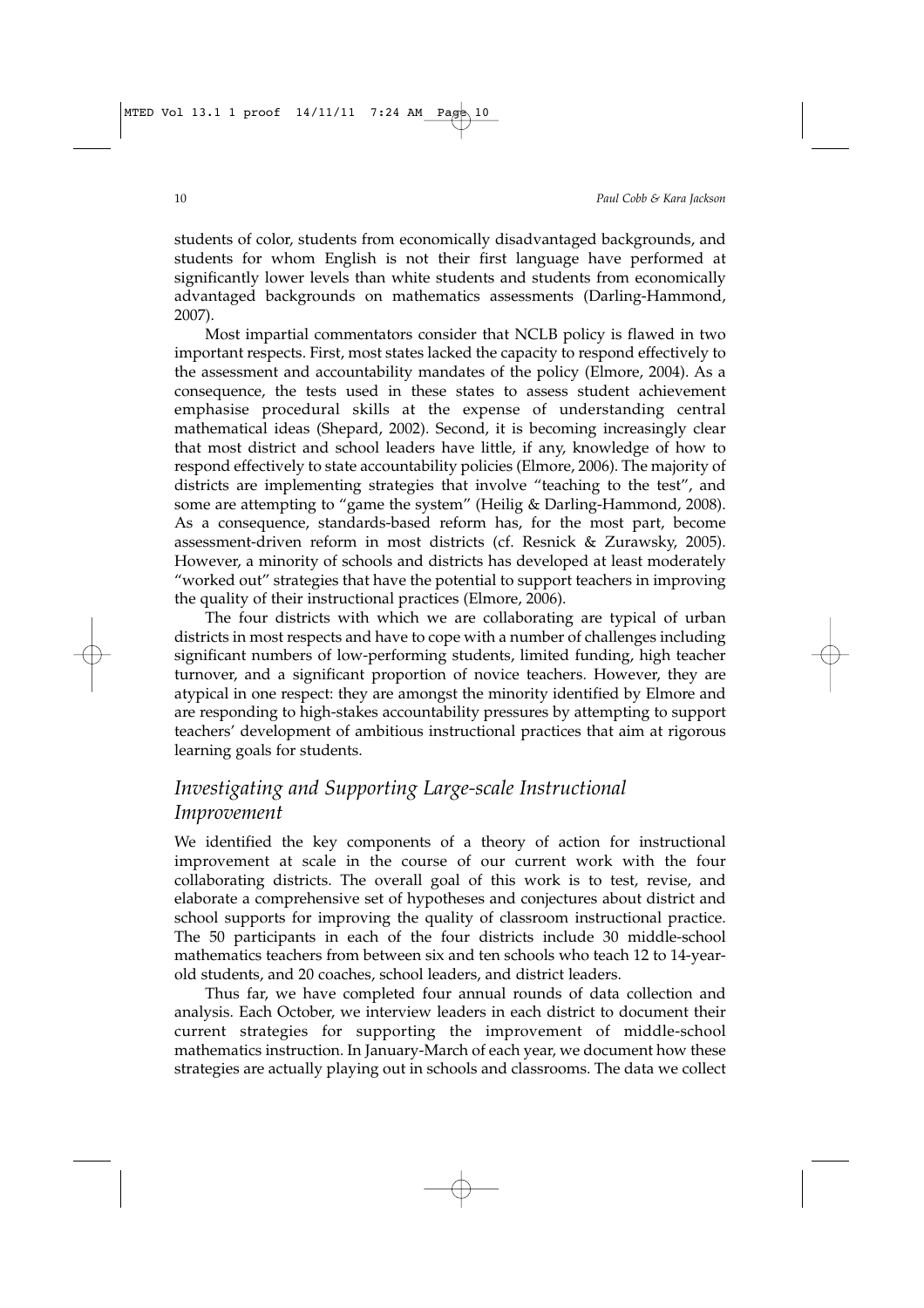include: audio-recorded interviews conducted with the 200 participants that focus on the school and district settings in which the teachers and instructional leaders work (e.g., formal and informal sources of support, to whom they are accountable and for what they are accountable); on-line surveys for teachers, coaches, and school leaders (interview protocols and surveys are downloadable at http://bit.ly/MISTtools); video-recordings of two consecutive lessons in the 120 participating teachers' classrooms, coded using the *Instructional Quality Assessment* (IQA) (Matsumura, Garnier, Slater, & Boston, 2008); teachers' and coaches' scores on the *Mathematics Knowledge for Teaching* (MKT) instrument (Hill, Schilling, & Ball, 2004); video-recordings of select district professional development; audio-recordings of teacher collaborative planning meetings; and an on-line assessment of teacher networks completed by all 300 middle-school mathematics teachers in the participating schools. In addition, the four districts have provided us access to mathematics achievement data for students in the participating teachers' classrooms. Thus far, we have achieved almost 100% participation in our data collection efforts in each district each year.

Each February-May, we analyse transcripts of the 200 interviews to identify and explain gaps between each district's intended and implemented improvement strategies. On this basis, we develop a detailed report for leaders in each district in which we share our findings and make actionable recommendations on how they might adjust their improvement strategies to make them more effective. Each May, we visit the districts to discuss our findings and recommendations with district leaders. The interviews conducted the following October reveal that the district leaders are indeed acting on our recommendations to a remarkable degree (Cobb & Jackson, in press). As a consequence, we are, in effect, conducting four parallel design experiments at the level of large districts in which we are testing and revising our hypotheses about supports for instructional improvement at scale (Cobb & Smith, 2008).

## *Key Components of a Comprehensive Theory of Action for Improving the Quality of Mathematics Instruction at Scale*

The initial hypotheses and conjectures about district and school supports for instructional improvement that we formulated prior to working with the four districts (Cobb & Smith, 2008) were relatively abstract. We refined and elaborated these hypotheses while conducting the four rounds of data collection, analysis, and feedback by endeavoring to identify concrete, potentially learnable practices for members of specific role groups (e.g., teachers, coaches, school leaders). The resulting theory of action for district-level instructional improvement comprises the following five components: coherent instructional system, teacher networks, coaching, school instructional leadership, and district instructional leadership. Although we present each component separately, we contend that instructional improvement at scale requires the coordination of all five components.

*Coherent Instructional System*. The first component of the theory of action concerns the construction of a coherent instructional system for supporting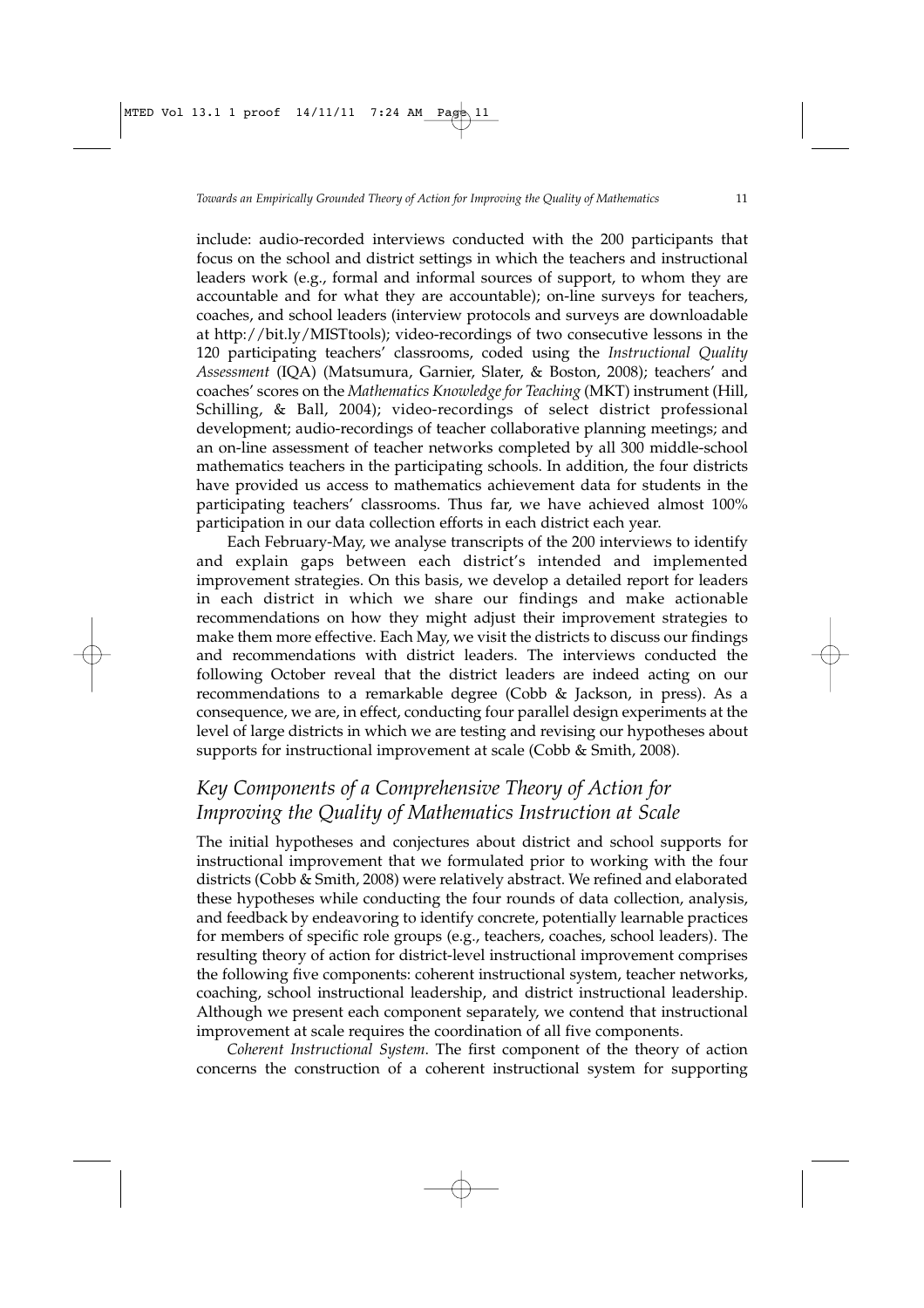mathematics teachers' development of ambitious teaching practices. Drawing on Newmann, Smith, Allensworth, and Bryk's (2001) and Bryk et al.'s (2010) seminal work and our own findings (Cobb & Jackson, in press), we differentiate between the following elements of a coherent instructional system:

- 1. explicit goals for students' mathematical learning;
- 2. a detailed vision of high-quality instruction that specifies particular instructional practices that will lead to students' attainment of the learning goals;
- 3. instructional materials and associated tools designed to support teachers' development of these practices;
- 4. district teacher professional development that focuses on the specific practices, is organised around the above materials, and is sustained over time;
- 5. school-based professional learning communities (PLCs) that provide ongoing opportunities for mathematics teachers to discuss, rehearse, and adapt the practices that have been introduced in district professional development;
- 6. assessments aligned with the goals for students' mathematical learning that can inform the ongoing improvement of instruction and the identification of students who are currently struggling; and
- 7. additional supports for struggling students to enable them to succeed in mainstream mathematics classes.

In the mathematics education research literature, various aspects of this system are often investigated separately. For example, research on the design of sequences of instructional tasks typically draws on research on student learning and often fails to make contact with research on either mathematics teaching or teacher professional development. However, prior research (Bryk et al., 2010; Newmann et al., 2001) and our ongoing analyses indicate that instructional improvement at scale is only possible in practice when district leaders deliberately coordinate the above elements so that they constitute a system in the true sense of the term.

*Explicit goals for students' mathematical learning*. When attempting to improve instruction at any level of scale, it is imperative to identify the learning goals toward which the instruction aims (Hiebert & Morris, 2009; Jansen, Bartell, & Berk, 2009; Wiggins & McTighe, 1998). In Jansen et al.'s (2009) terms, the learning goals should be: 1) targeted, or "sufficiently well specified to suggest the interventions for supporting learners in achieving them and to indicate the types of evidence needed to determine if the goals have been achieved," and 2) shared, or "mutually understood and committed to by all participants in the knowledgebuilding process" (p. 525). Our current work suggests the importance of district leaders supporting teachers and members of other role groups in coming to understand the goals for students' mathematical learning. As we describe when we discuss district leadership, if different units within the district central office have different goals for students' learning, it is likely that they will, in turn, hold members of different role groups (e.g., teachers, school leaders) accountable for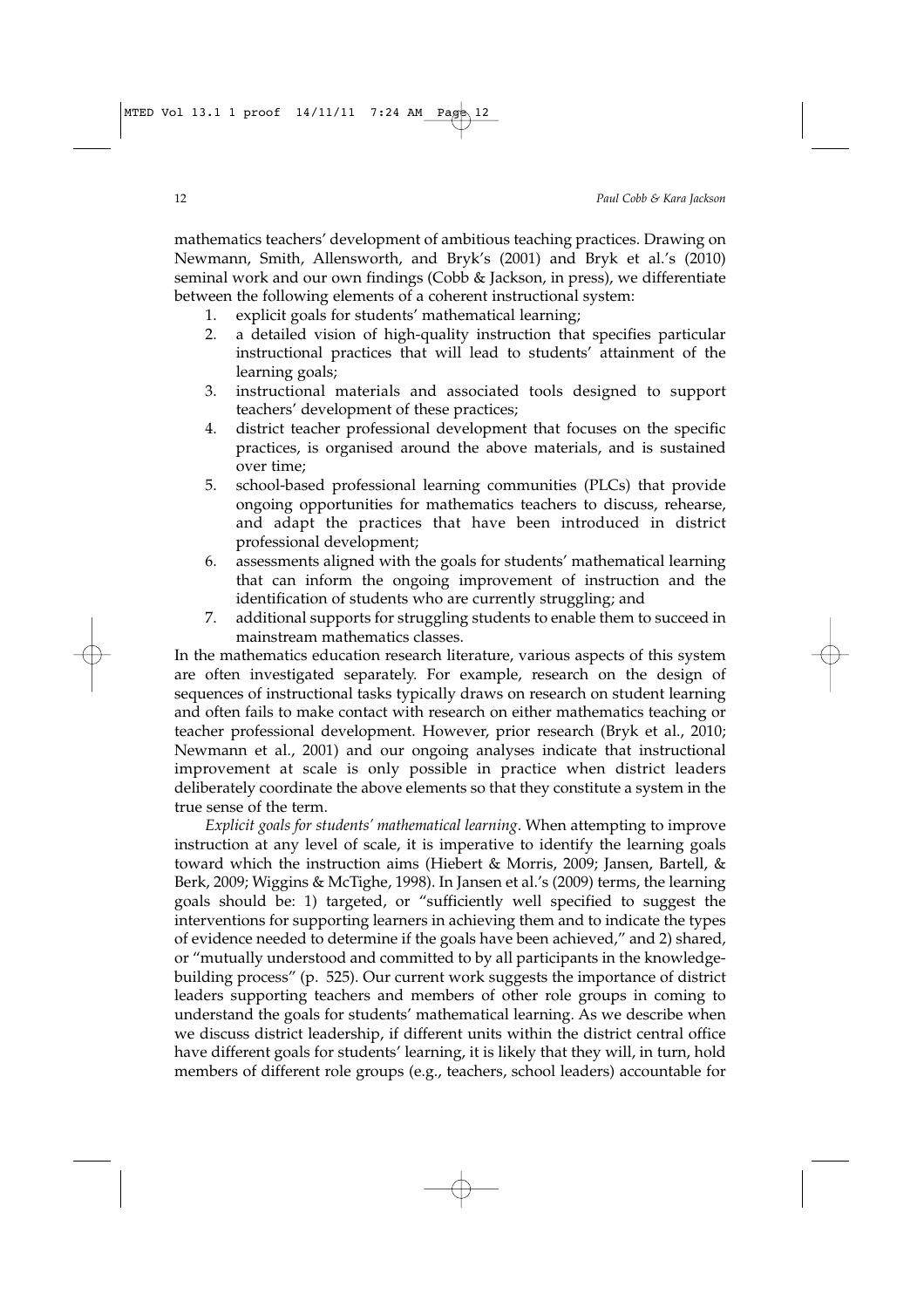developing practices that are at odds with each other. The goals for students' mathematical learning (in conjunction with a vision of high-quality instruction) should drive the design of the remaining elements of the instructional system.

*Detailed vision of high-quality mathematics instruction*. A second aspect of a coherent instructional system is a detailed vision of high-quality instruction that specifies concrete instructional practices that have the potential to lead to the attainment of the learning goals. This vision articulates the goals for teachers' learning. Consistent with current research on teacher professional development, we have found it important that the guiding vision of instruction specifies a relatively small set of high-leverage instructional practices that are learnable in the context of high-quality professional development (Ball et al., 2009; Grossman et al., 2009; Lampert et al., 2010; Lampert & Graziani, 2009). We have come also to appreciate the value of specifying practices that are specific to particular phases of lessons (e.g., introducing tasks to support all students' substantial engagement while maintaining the level of cognitive challenge, planning and conducting whole class discussions to further all students' understandings). The resulting set of high-leverage instructional practices orients both the design of teachers' professional development and the delineation of high-quality coaching and school instructional leadership practices that aim to support and press for instructional improvement (as described below).

*Instructional materials and associated tools designed to support teachers' development of these practices*. A third aspect of a coherent instructional system is the provision of instructional materials and tools designed to support teachers' development of the focal practices. Particularly over the past few decades, it has become increasingly common for US school districts to adopt a single mathematics text to guide instruction in mathematics (Remillard, 2005). Available mathematics curricula vary significantly in terms of the goals for students' learning, nature of tasks, sequencing of tasks, and support provided for teachers (Stein & Kim, 2009; Stein, Remillard, & Smith, 2007). The districts with which we work have all adopted middle-grades mathematics texts that reflect ambitious instructional visions and aim at rigorous goals for students' learning. The findings of a number of studies indicate that curricula of this type, when implemented effectively, support similar levels of improvement in procedural fluency as instruction using traditional curricula, and support greater improvements in conceptual understanding and problem solving (Cai, Nie, & Moyer, 2010; Schoenfeld, 2002). However, there is also strong evidence that teachers' use of texts of this type does not ensure that they will enact the intended practices in their classrooms (Remillard, 2005; Riordan & Noyce, 2001; Tarr et al., 2008). For example, it is common for US teachers to proceduralise the cognitively demanding tasks in these texts when they introduce them to students, thus reducing the cognitive demand (Boston & Smith, 2009; Henningsen & Stein, 1997; Stein et al., 2000). In this regard, Tarr et al. (2008) found that the classroom learning environment impacts the effectiveness of ambitious curricula, with an achievement advantage occurring only in classrooms where students are pressed to explain their solutions, multiple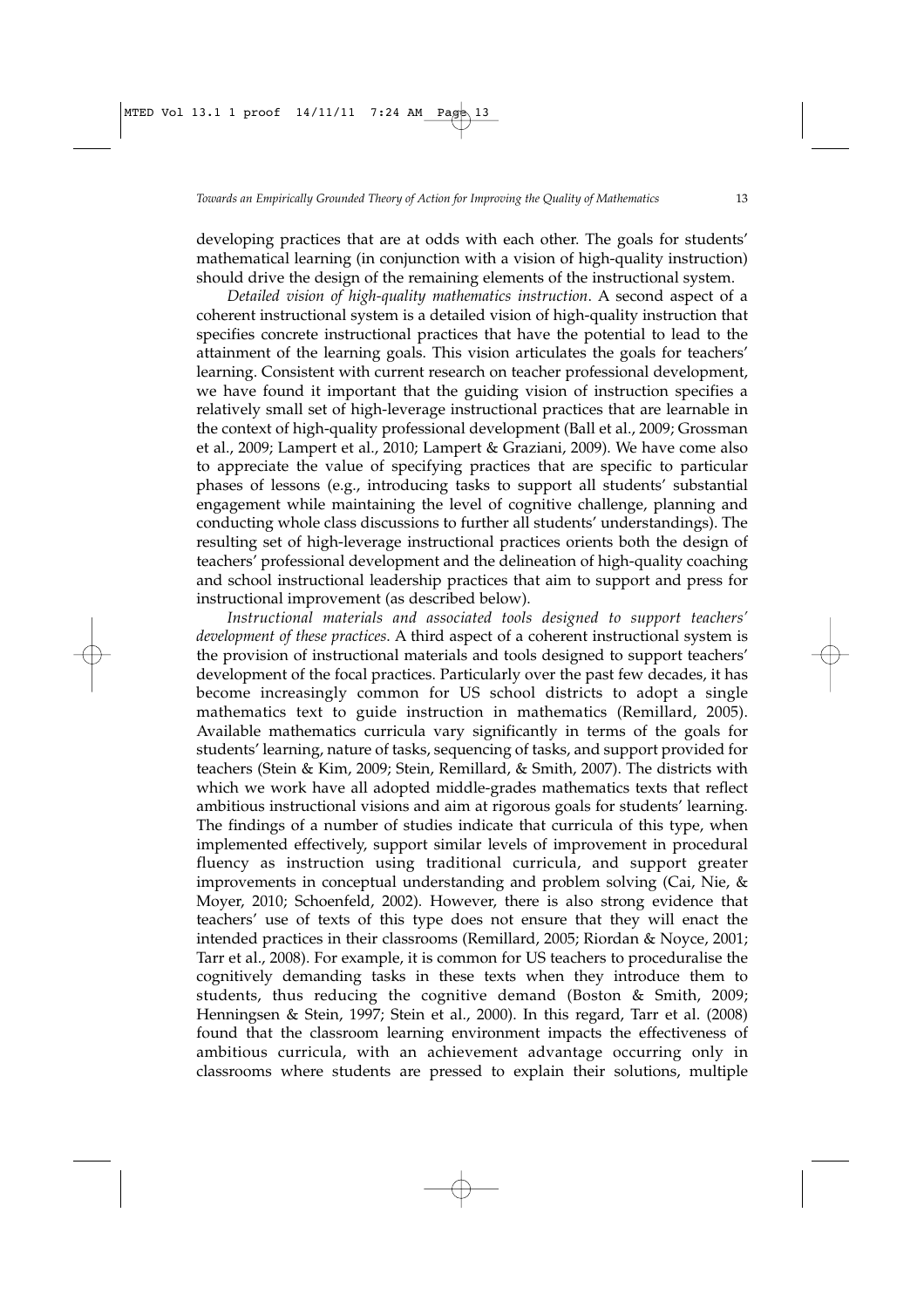strategies are encouraged, and lessons foster conceptual understanding. Investigations of the implementation of ambitious curricula also indicate that although sub-population achievement gaps tend to diminish, they are not eliminated (Riordan & Noyce, 2001; Schoenfeld, 2002). This suggests that these curricula can be a valuable resource for addressing issues of equity but are not by themselves sufficient (Darling-Hammond, 2007).

It is important to clarify that US teachers are expected to use the text adopted by their school or district to address state mathematics standards. Districts frequently develop curriculum frameworks to assist teachers in making this coordination when they plan for instruction. In their most elementary forms, curriculum frameworks specify the sequencing and pacing of instruction both within and across grade levels. However, some districts, including two of the four with which we are collaborating, have developed elaborate curriculum frameworks that provide information about student solutions to particular tasks, what is likely to be linguistically demanding in particular lessons for students whose first language is not English, and strategies for meeting the needs of these and other groups of students.

Newmann et al. (2001) argue that the use of a common curriculum framework is a key element of a coherent instructional system. However, there is little if any research on how teachers actually use such frameworks. If the two districts with which we are working are in any way typical, it could be the case that most districts provide only limited professional development on using the framework, and that most teachers use the framework developed by their district primarily as a pacing guide. Teachers in the two collaborating districts rarely draw on other information in the framework to anticipate students' solutions or differentiate instruction. Changing the pacing of instruction involves adjusting current instructional practices whereas the effective use of other information in curriculum frameworks requires that teachers reorganise their current instructional practices. These observations suggest that teachers need sustained support to learn how to use frameworks productively.

Taken together, the findings we have discussed indicate that effective use of ambitious curricula and associated curriculum frameworks requires significant teacher learning, and that the equity dimension of ambitious teaching requires explicit attention. Ongoing professional development is required if teachers are to learn how to use these resources effectively as part of the process of developing the intended instructional practices (e.g., introducing tasks to support all students' substantial engagement while maintaining the cognitive challenge).

*District teacher professional development*. The research literature indicates that teacher professional development is more likely to influence classroom practice when it is sustained over time, involves the same group of teachers working together, is focused on issues central to instruction, and is organised around the instructional materials that teachers use in their classrooms (Darling-Hammond, Wei, & Orphanos, 2009; Garet, Porter, Desimone, Birman, & Yoon, 2001; Kazemi & Franke, 2004; Little, 2003). In addition, recent work by Grossman and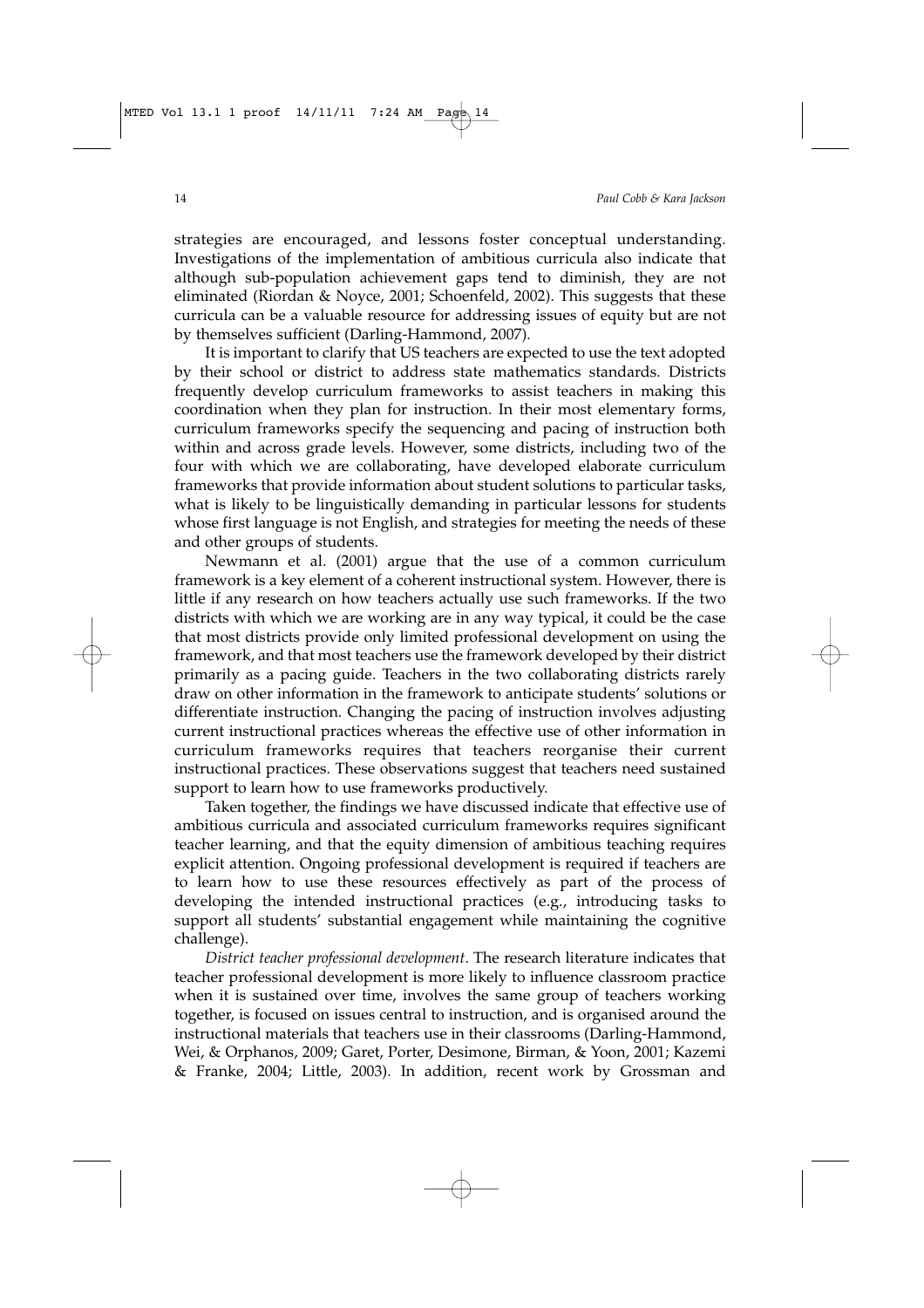colleagues (Grossman et al., 2009; Grossman & McDonald, 2008) indicates the value of distinguishing between two types of activities, both of which contribute to effective professional development: *pedagogies of investigation* and *pedagogies of enactment*. Pedagogies of investigation involve analysing and critiquing representations of practice such as student work and video-cases of teaching (Borko, Jacobs, Eiteljorg, & Pittman, 2009; Sherin & Han, 2004). Pedagogies of enactment involve planning for, rehearsing, and enacting high-leverage practices in a graduated sequence of increasingly complex settings (e.g., teaching other teachers who play the role of students, working with a small group of students, teaching an entire class). Pedagogies of investigation are far more common in mathematics teacher professional development than pedagogies of enactment. However, Grossman et al. argue convincingly that both are necessary if teachers are to develop ambitious forms of practice.

In considering the role of pedagogies of investigation and of enactment in a coherent professional development program, it is useful to distinguish between professional development offered by a district for all mathematics teachers at particular grade levels and school-based professional development. Typically, teachers are released from teaching to attend district-wide professional development for a few days each year, whereas school-based professional development is often ongoing and involves only the mathematics teachers in a particular school. We conjecture that district professional development is better suited for pedagogies of investigation because large numbers of teachers are involved, whereas school-based professional development is suited for both types of pedagogies. The importance of coordinating the two forms of professional development such that they focus on the same high-leverage practices has become apparent in our current work. For example, teachers might first analyse video-recordings of teachers introducing cognitively demanding tasks in district professional development, and then enact introducing similar tasks with their colleagues in school-based professional development. This coordinated approach focuses on supporting teachers' development of the same practices over time, using materials that are central to their instruction.

Research in mathematics education has begun to made headway in delineating effective professional development practices (Borko et al., 2009; Elliott et al., 2009). This work suggests the value of supporting facilitators' development of what Coburn and Russell (2008) call "routines of interaction" (p. 213). Routines of interaction are questions that professional development leaders pose routinely to press participating teachers on key issues (e.g., identifying the key mathematical ideas in a set of tasks, identifying aspects of the task scenario that might be unfamiliar to some students, anticipating student solutions to particular tasks). Coburn and Russell present evidence that coaches who had been pressed on issues of this type in coach professional development subsequently pressed teachers on the same issues, and that teachers then began pressing each other on these issues. Based on this finding, we conjecture that the routines of interaction enacted in district professional development might influence the nature and depth of interactions in school-based professional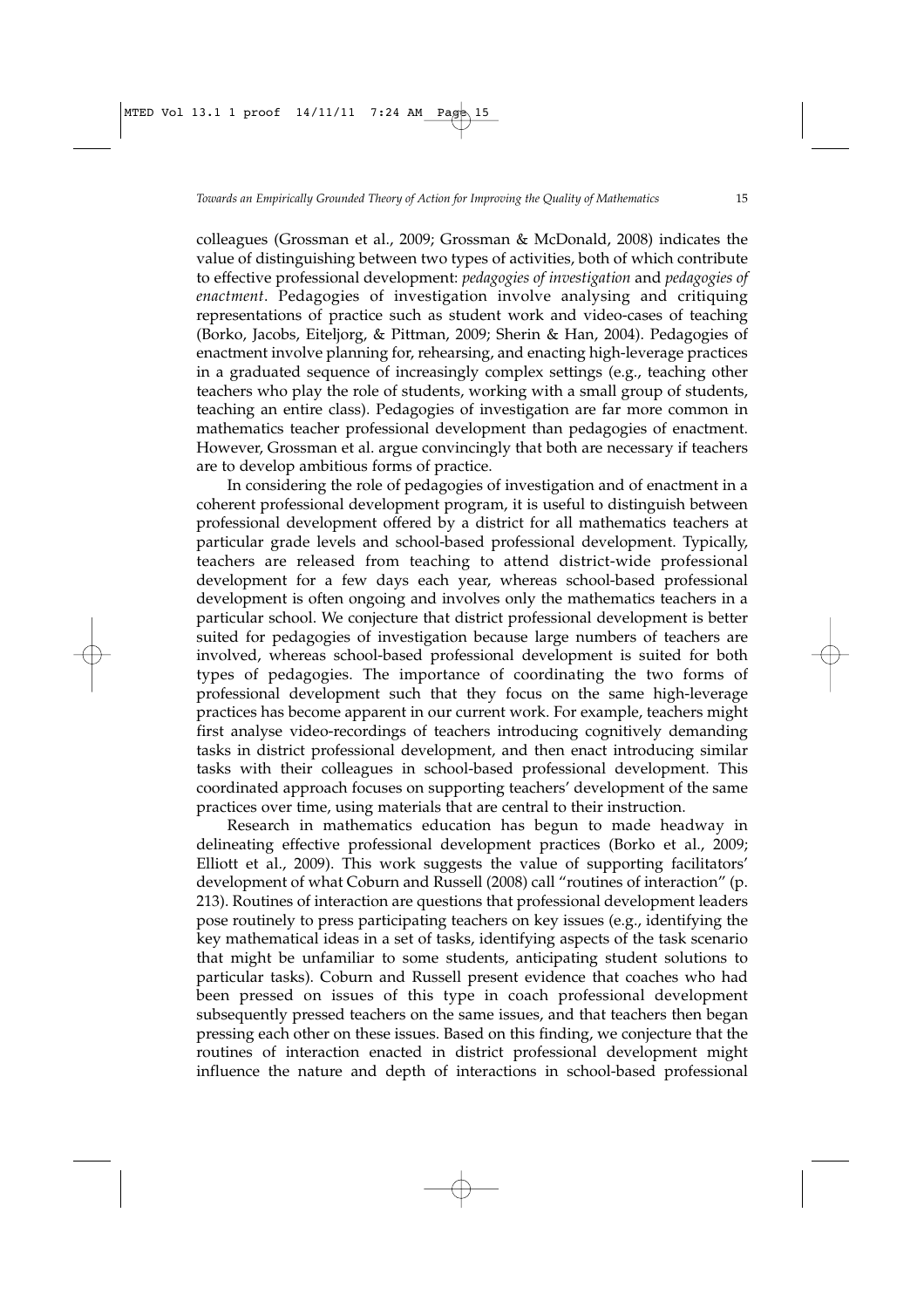development, and thus the extent to which the latter supports teachers' development of ambitious instructional practices.

*School-based professional learning communities*. Professional learning communities (PLCs) in which the mathematics teachers at a school meet together on a regular basis to work on problems of practice are a central aspect of schoolbased teacher professional development. It is becoming common for US districts to mandate that schools schedule time during the school day for teacher collaboration. These are costly initiatives, given that PLCs vary in the extent to which they support instructional improvement (Little, 1993). A growing number of studies indicate that when PLCs function well, they provide opportunities for teachers to address problems that arise in the course of instruction, integrate ideas and tools introduced in district professional development into practice, and rehearse specific practices (Cobb, Zhao, & Dean, 2009; Horn & Little, 2010). The potential links between pedagogies of investigation and of enactment suggest that the work of PLCs should follow up on district professional development by focusing on the same high-leverage instructional practices. Research in teacher professional development suggests that potentially productive PLC activities might include doing mathematics problems and comparing solution strategies, analysing student work and classroom video-recordings, and rehearsing highleverage instructional practices (Ball et al., 2009; Borko et al., 2009; Kazemi & Hubbard, 2008; Sherin & Han, 2004). In addition, this research indicates the importance of leadership for PLCs in setting an agenda, initiating and guiding activities, and enacting routines of interaction. As we clarify below when we discuss mathematics coaching, we view coaches as the most likely candidates for providing this leadership.

For the most part, current research on PLCs has treated them as existing in an institutional vacuum and has not taken account of the school and district settings in which the participating teachers work. However, several studies indicate that these settings can profoundly affect the extent to which PLCs are productive for teacher learning (Cobb & McClain, 2006; Stein & Coburn, 2008). For example, one of the basic requirements for a PLC to be productive is that the participating teachers have deprivatised their instructional practices and are willing to discuss openly the problems that they encounter in practice. Cobb, McClain, Lamberg, and Dean (2003) reported a case in which school leaders made frequent classroom visits in order to monitor that instruction addressed state mathematics objectives and that students were on task. In this setting, teaching was highly privatised and it was 18 months before the teacher group became a genuine PLC with a common agenda that focused on problems of practice (Dean, 2005). This study indicates that it is important to consider the role of school leaders in both organising the conditions for PLCs (e.g., scheduling time for meetings) and shaping PLC interactions (e.g., the focus of their classroom observations and the intent of the feedback that they give teachers).

*Assessments aligned with the goals for students' mathematical learning*. The sixth element of a coherent instructional system concerns assessments that can inform the ongoing improvement of classroom instruction and the identification of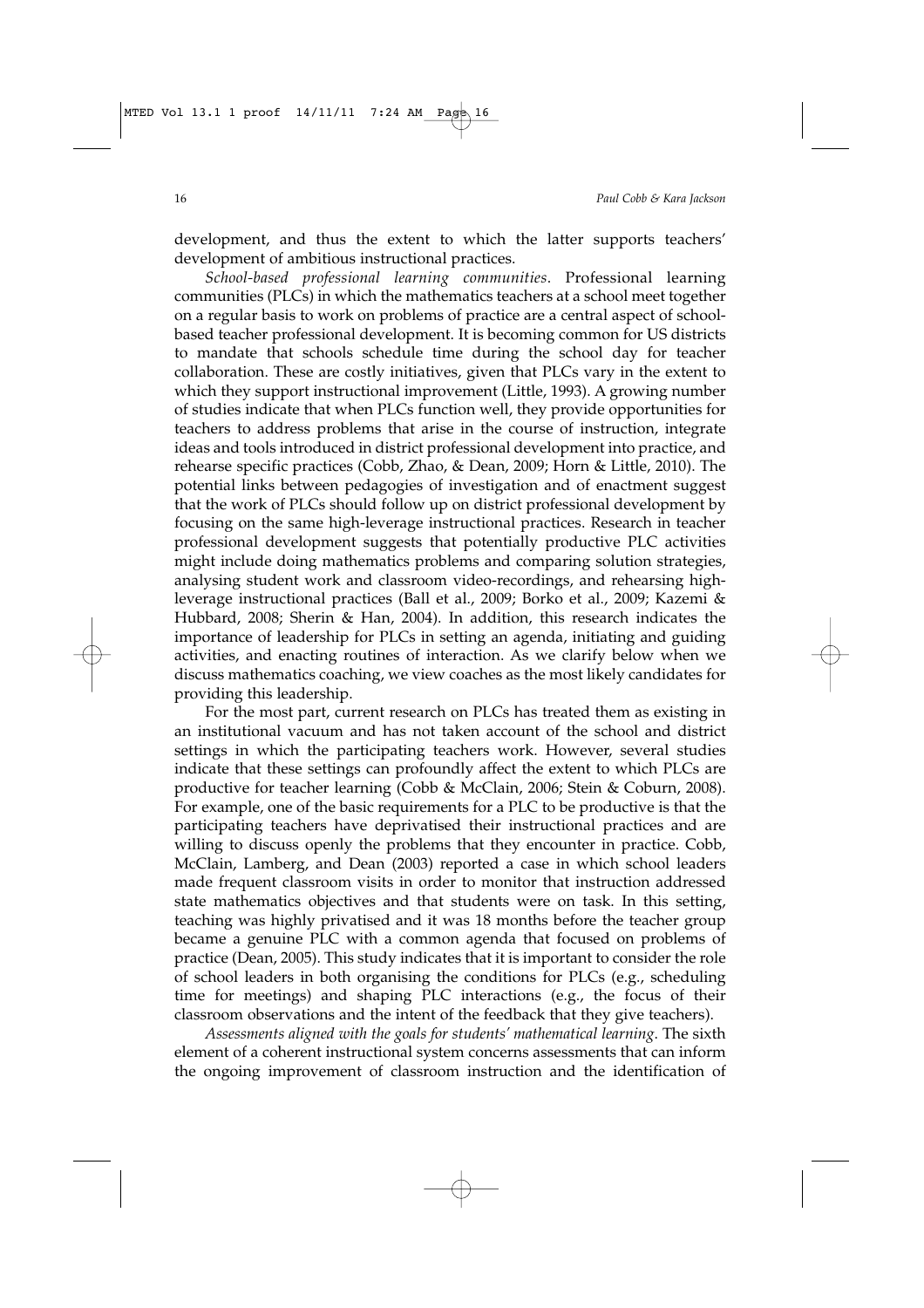students who are currently struggling and may need additional support (Newmann et al., 2001). As we have noted, the four districts with which we are working are among the minority that are responding productively to high-stake accountability demands. Three of the four districts have given priority to assessments that enable them to identify students who are unlikely to be successful on state assessments and thus need additional support.

Mathematics education research on student learning trajectories or progressions is well situated to inform the development of classroom assessments that can also be used to improve the quality of classroom instruction (e.g., Barrett, Clements, Klanderman, Pennisi, & Polaki, 2006; Clements & Sarama, 2004; Confrey, 2011; Confrey, Maloney, Nguyen, Mojica, & Myers, 2009). As Confrey (2011) observes, the use of diagnostic assessments that are based on substantiated learning progressions in particular mathematical domains can support teachers to "identify student proficiency levels,... diagnos[e] problems,… and scaffold student learning" (p. 11). However, the effective use of such assessments involves a significant reorganisation rather than a mere adjustment of current practices for most US teachers. We therefore conjecture that sustained professional development that is organised around such assessments as well as instructional materials and curriculum frameworks in an integrated manner will be essential.

*Additional supports for struggling students*. The seventh aspect of a coherent instructional program concerns additional supports for struggling students (Newmann et al., 2001). From the point of equity, the aim of these supports should not be limited to passing state assessments, but should also include enabling struggling students to succeed in mainstream mathematics classes. It is common for districts to provide supplemental supports for struggling students (e.g., tutoring, second or "double dose" mathematics classes). A recent study found that "nearly half of large [US] urban districts report double-period math instruction as the most common form of support for students with lower skills" (Durwood, Krone, & Mazzeo, 2010, p. 7). However, the research base on instruction in additional mathematics classes for struggling students is extremely limited (cf. Confrey, 2011; Nomi & Allensworth, 2009). Based on our work with the four collaborating districts, we strongly suspect that supplemental instruction in most districts currently focuses on the procedural competencies assessed by state tests. It is therefore important that districts provide teachers who conduct this instruction with professional development and associated curricular resources that are specific to meeting the needs of struggling students.

### *Teacher Networks*

Networks of professional relations between mathematics teachers constitute the second component of the proposed theory of action for instructional improvement. The establishment of the first component, a coherent instructional system, can support the development of strong relationships among mathematics teachers in a school (Bryk et al., 2010). The findings of several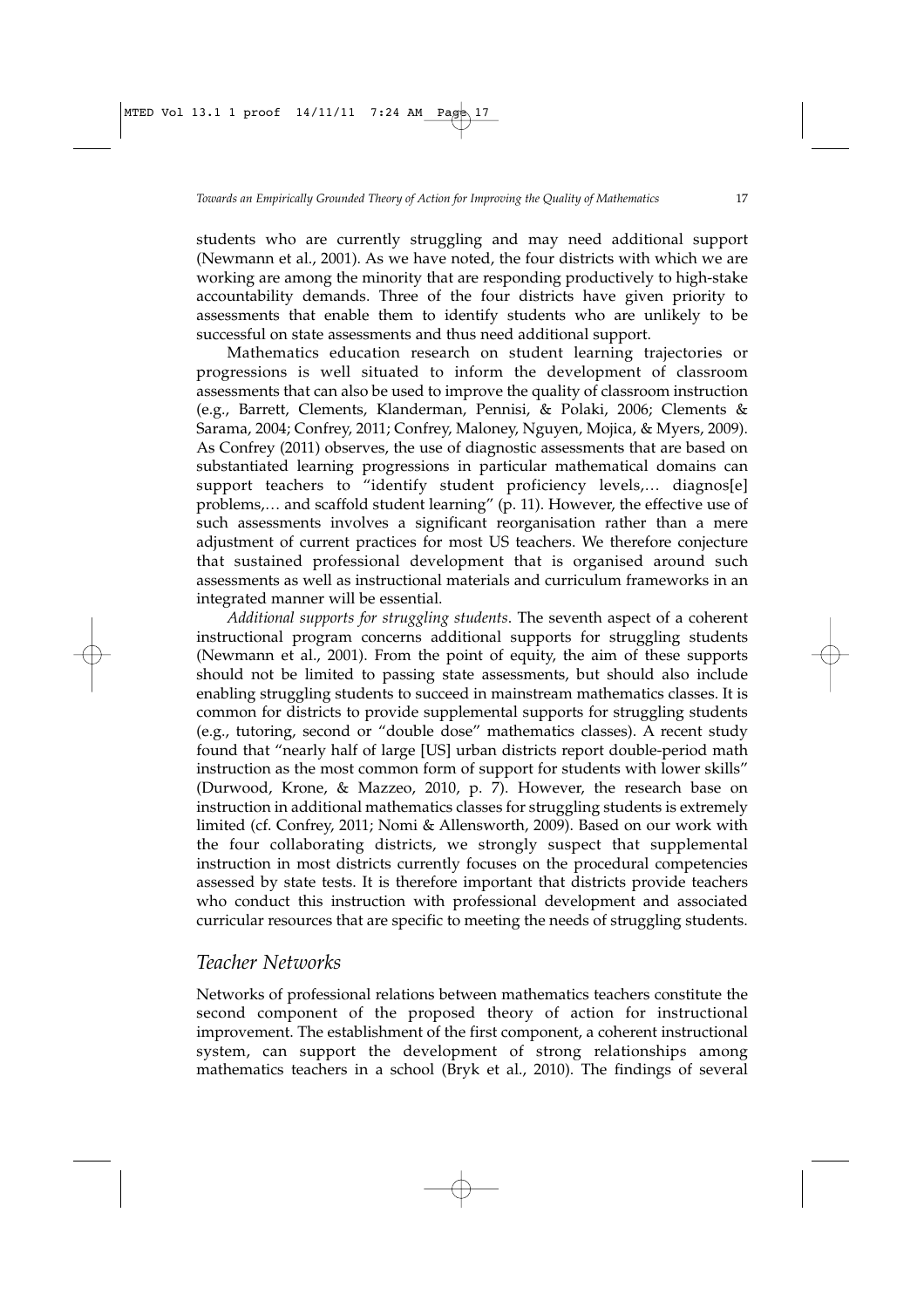studies indicate that the resulting trust, mutual accountability for student learning, and access to others' expertise are at least as important as teachers' perceptions of the value of the improvement initiative in driving improvements in classroom practice (Bryk & Schneider, 2002; Frank, Zhao, & Borman, 2004; Penuel, Riel, Krause, & Frank, 2009; Spillane & Thompson, 1997). Teachers' social networks are therefore a key support for school-wide instructional improvement (Coburn, 2001; Penuel, Frank, & Krause, 2006).

Although teacher networks are emergent phenomena and cannot simply be mandated into existence (Smylie & Evans, 2006; Spillane, Reiser, & Gomez, 2006), district and school improvement policies can influence the conditions under which teachers decide whether to turn to a colleague for instructional advice and the types of advice they seek (Coburn & Russell, 2008). For example, it seems reasonable to conjecture that teachers' participation in district professional development and in follow-up school-based PLCs that both focus on specific instructional practices and are organised around the instructional materials the teachers are using might support the emergence of professional relations among the teachers in a school.

The extent to which a teacher network does in fact support the participating teachers' learning depends crucially on the nature of their interactions with one another. Building on the work of Coburn and Russell (2008), we have found it essential to distinguish between low-depth interactions that focus on "surface structures and procedures" (e.g., sharing materials, pacing) and high-depth interactions that focus on "underlying pedagogical principles of the approach, the nature of the mathematics and how students learn" (e.g., discussing different solution strategies to mathematical problems, analysing student work) (p. 212). Consistent with our expectations, our initial analyses of teacher networks in the four collaborating districts indicate that the allocation of time for teacher collaboration is not, by itself, sufficient to influence the depth of teachers' adviceseeking interactions (Sun & Frank, 2011). Instead, the presence of one or more teachers who have already developed relatively accomplished practices in a network appears to be crucial. Our findings indicate that the presence of a mathematics coach in a school influences the overall depth of teachers' interactions (Garrison, Smith, Cobb, & Green, 2011). Furthermore, the level of sophistication of the practices of the most accomplished teacher in a school is related to overall improvement in the quality of instruction in the school. In addition, teachers' interactions with more accomplished colleagues are related to significant improvements in their mathematical knowledge for teaching and in the quality of their instructional practices (Sun & Frank, 2011).

We conjecture that the extent to which network interactions support instructional improvement is also related to the nature of activities in which teachers engage during district and school-based professional development and, in particular, the role of coaches in pressing teachers on specific high-leverage issues. We plan to investigate this conjecture in future analyses.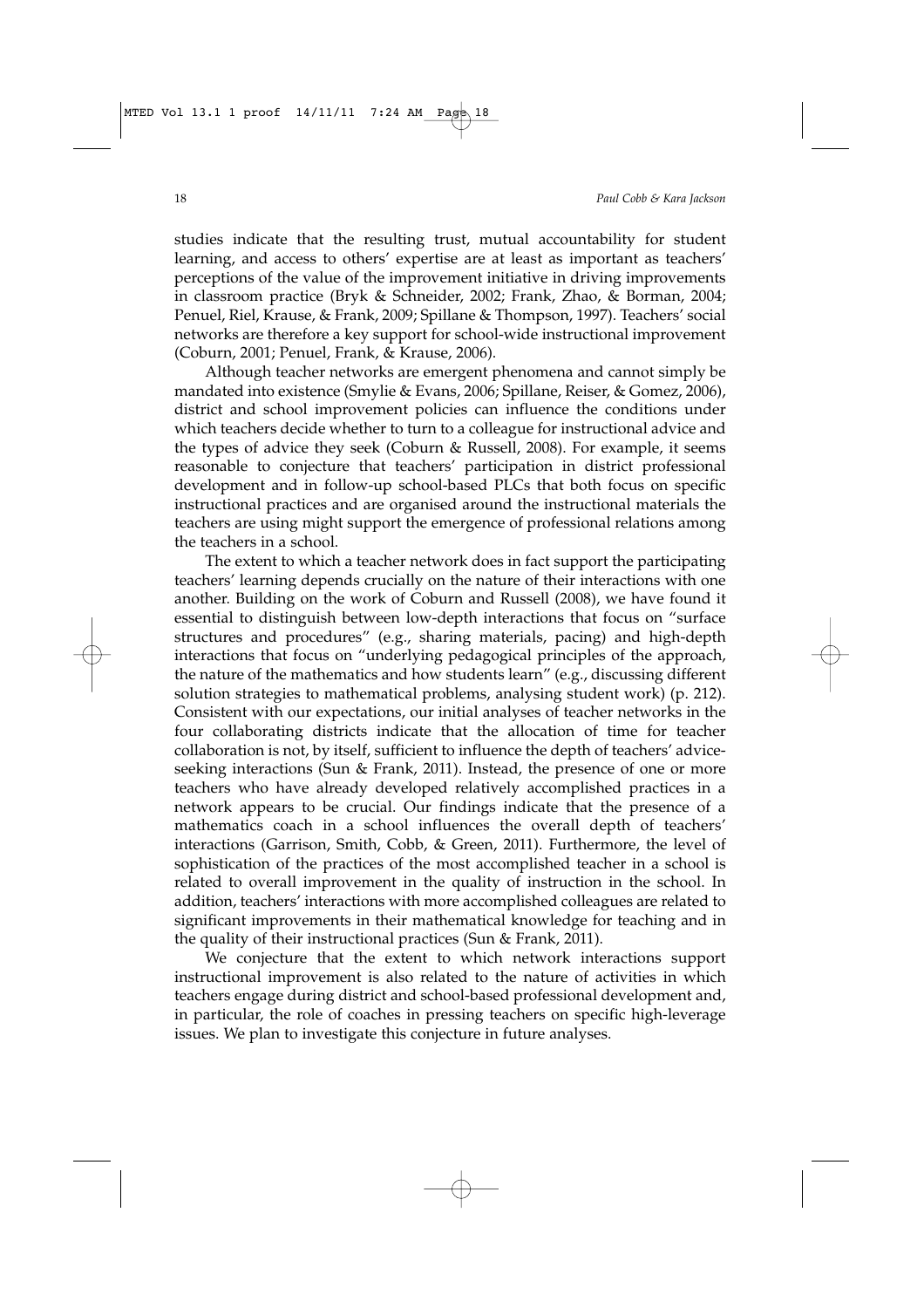### *Mathematics Coaching*

The third component of the proposed theory of action concerns mathematics coaching.1 Although US districts are increasingly using coaches as a primary means of supporting teachers' learning, the designs of their coaching programs vary considerably. For example, one of the districts we work with is implementing a school-based coaching design in which a mathematics teacher in each middle-grades school serves as a part-time coach (i.e., the coach works with colleagues half of the day and teaches the other half of the day). Another district has created a cadre of full-time coaches, each of whom serves three or four schools. Across the four districts, there are also differences in the extent to which coaches are expected to work with individual teachers in their classrooms and with groups of teachers.

The various coaching designs share a common rationale, namely that coaches are more accomplished colleagues who can work with teachers on problems that are close to practice. Given the importance that we attribute to ensuring that PLCs are productive and to fostering the emergence of supportive teacher networks we currently recommend to the four collaborating districts that they give priority to coaches leading PLC meetings. Current research on teacher professional development provides some insight into the types of activities in which coaches might engage with groups of teachers to support their learning (Franke et al., 2007; Kazemi & Hubbard, 2008). In contrast, the research base on how coaches might work with individual teachers in their classrooms and on what constitutes high-quality coach professional development is limited. However, more general research on the development of complex practices is relevant and suggests that it is critical for novices to co-participate in activities that approximate the targeted practices with more accomplished others (Bruner, 1996; Forman, 2003; Lave & Wenger, 1991). This suggests that potentially productive coaching activities might include co-teaching and enacting the coaching cycle of jointly planning a lesson, observing the enactment of the lesson, and then jointly analysing the lesson (Bradley, 2007; Neufeld & Roper, 2003; Olson & Barrett, 2004). We conjecture that the effectiveness of these activities might be enhanced if they foreground the specific instructional practices that have been the focus of district professional development. It is noteworthy that, to this point, coaches in the four collaborating districts spend the bulk of their time observing instruction and giving feedback when they work with individual teachers. This coaching practice might be useful at specific points in teachers' development (e.g., when they have become relatively accomplished in enacting particular instructional practices and need assistance in fine-tuning those practices). However, there is little reason to believe that the practice of observing and providing feedback will, by itself, be sufficient to support teachers' development of ambitious instructional practices. Coburn and Russell's

<sup>1</sup> We recognize that districts might not employ coaches as a strategy for supporting instructional improvement at scale. Our key point is that people who have already developed accomplished instructional practices work with teachers directly on their classroom practices.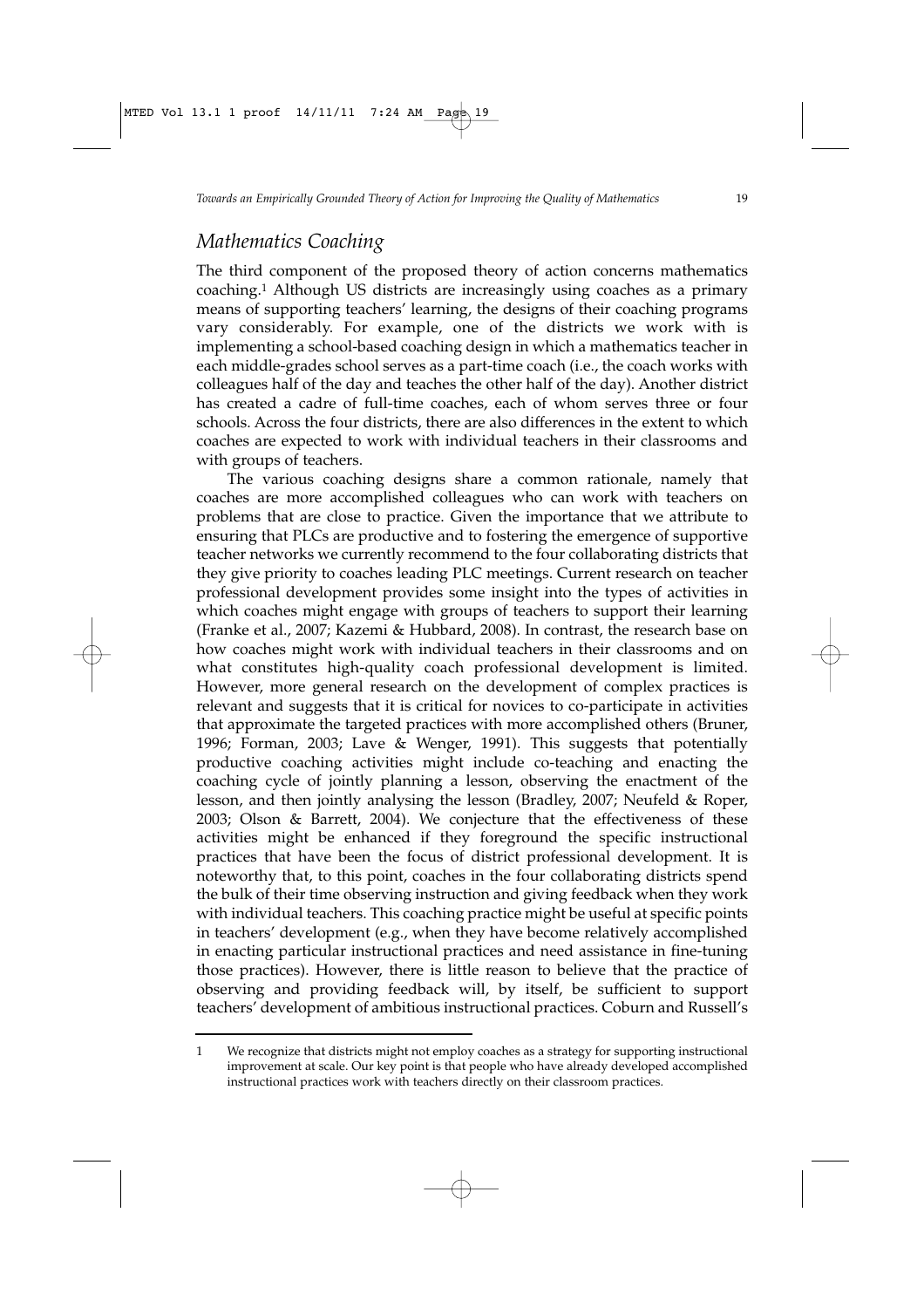(2008) findings indicate that it is also important for coaches to enact specific routines of interaction (e.g., pressing teachers to identify the mathematical relationships that students need to understand in order to engage in a given task productively) when working both with groups of teachers and with individual teachers.

The experience of the district with which we are working that is attempting to implement a school-based coaching design indicates that it can be challenging to support coaches in becoming more accomplished than the teachers they are expected to support. The findings of several studies also indicate that the development of relatively accomplished instructional practices is a necessary but not sufficient condition for developing effective coaching practices (Borko et al., 2009; Elliott et al., 2009). As is the case for teachers, coaches' learning needs to be scaffolded by co-participating in activities close to practice with more accomplished others, namely district mathematics specialists. Extrapolating from research in teacher professional development, we also conjecture that coach professional development should be ongoing, should include both pedagogies of investigation and of enactment, and should focus on specific coaching practices. For example, coaches might work with district mathematics specialists on how to support teachers in learning to introduce tasks, or to orchestrate a whole class discussion effectively. It might also be important that district mathematics specialists enact specific routines of interactions with coaches, and then support them in enacting those same routines with teachers.

### *School Instructional Leadership*

The fourth component of the theory of action for improving the quality of mathematics instruction at scale concerns school instructional leadership. Historically, the principalship in US schools has focused on administration and management (e.g., scheduling classes, school finances, student discipline, relations with the community served by the school) (Elmore, 2000; Glennan & Resnick, 2004; Honig, 2006; Leithwood, Louis, Anderson, & Wahlstrom, 2004). However, increasing accountability demands have resulted in the widespread expectation that principals should act as instructional leaders in mathematics and other disciplines (Fink & Resnick, 2001; Murphy, Elliott, Goldring, & Porter, 2007; Robinson, Lloyd, & Rowe, 2008). The findings of a number of investigations indicate that the principal's role as an instructional leader can be critical in driving instructional improvement efforts (Bryk et al., 2010; Spillane, Hallett, & Diamond, 2003).

Current research on school instructional leadership provides contradictory guidance on what principals need to know and do in order to be effective instructional leaders in mathematics. Some researchers argue that it is sufficient for school leaders to understand general, content-independent principles of learning and instruction (Resnick & Glennan, 2002; Resnick & Zurawsky, 2005) whereas other researchers contend that school leaders need a deep understanding of mathematics, students' mathematical learning, and teacher learning (Nelson & Sassi, 2005; Stein & Nelson, 2003).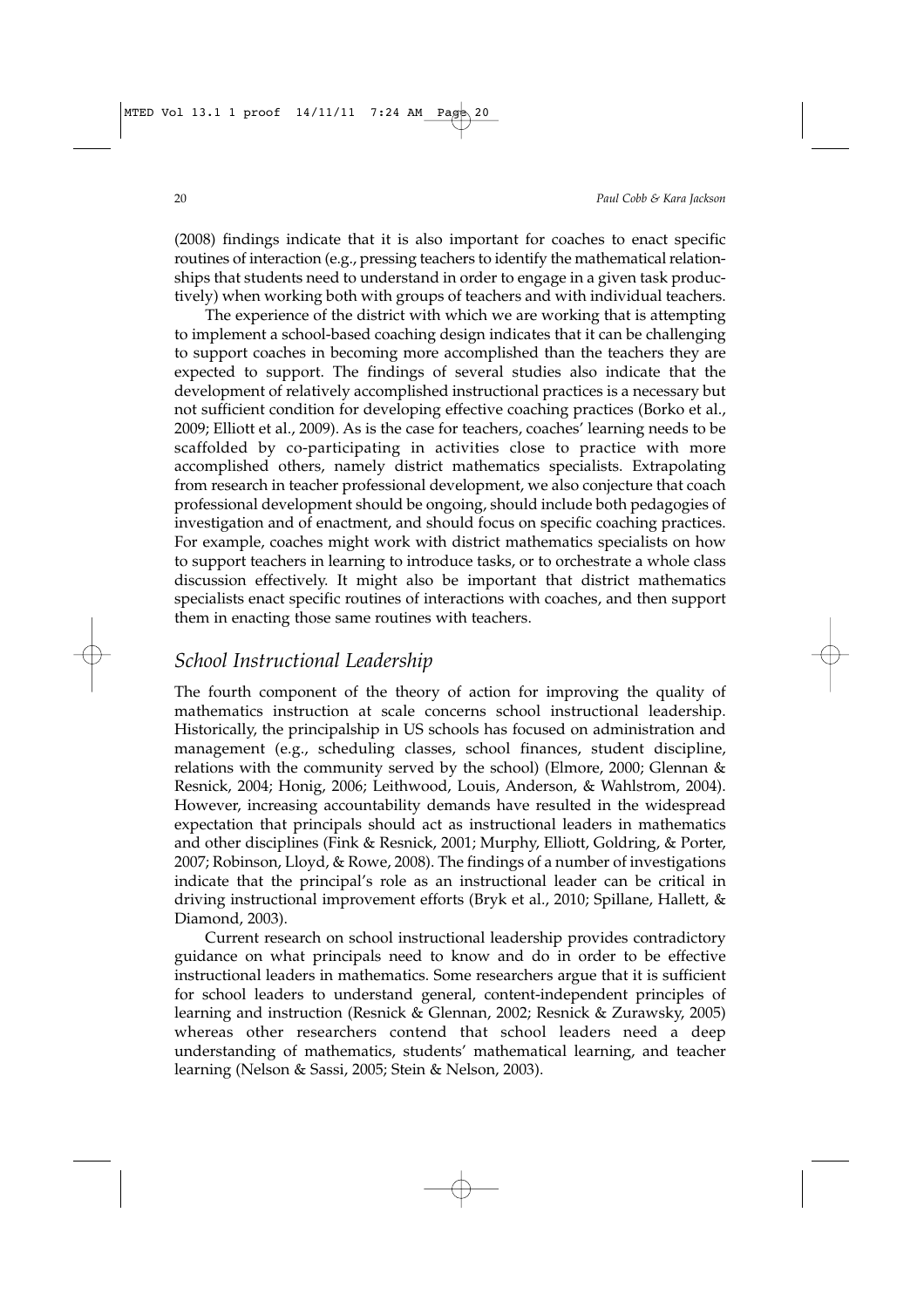All four districts in our study are attempting to support school leaders' (principals' and/or assistant principals') development as instructional leaders in mathematics. In three of the districts, school leaders have received extensive professional development that was designed to support them in understanding content-independent principles of learning and instruction. Our initial findings suggest that professional development of this type is too global in that most of the school leaders in these three districts are not able to distinguish between strong and weak inquiry-oriented mathematics lessons (Cobb & Jackson, in press). In addition, the provision of professional development based on the view that school leaders need to develop a deep understanding of mathematics, students' mathematical learning, and teacher learning appears to be beyond the capacity of most districts.

As part of our current work, we conducted three half-day professional development sessions for 80 school leaders and mathematics coaches in the fourth district in August-October 2009. The goals of the sessions were to support principals in distinguishing between cognitively low- and high-demand mathematics tasks and in recognising the value of key aspects of ambitious instruction (e.g., whole class discussions that support the development of conceptual understanding). The results from this pilot study are encouraging. School leaders' ability to distinguish between high- and low-level mathematics tasks increased significantly as a consequence of the sessions (Colby, Gibbons, Henrick, Wong, & Boston, 2010). Their ability to recognise key aspects of ambitious mathematics instruction also increased moderately.

In the context of our current work, we have come to see value in a distributed model of school instructional leadership in which coaches and district mathematics specialists are primarily responsible for supporting teachers' learning, and school leaders are responsible for pressing and holding teachers accountable for developing the intended instructional practices (Elmore, 2006; Printy & Marks, 2006; Spillane, Halverson, & Diamond, 2004). We have also drawn on our initial findings and the available literature to identify three leadership practices that might be feasible goals for school leaders' learning. Two of these practices aim at pressing teachers to develop the intended forms of practice and providing teachers with adequate support: observing mathematics instruction and providing feedback, and participating in mathematics PLCs. The third practice concerns the development of productive relationships with coaches.

By observing instruction and providing teachers with informed feedback, school leaders can both communicate expectations and hold teachers accountable for improving classroom instruction. It is important that the feedback be specific to particular phases of lessons and to instructional practices on which teacher professional development focuses. However, the extent to which school leaders' feedback accomplishes these goals depends crucially on the nature of professional development school leaders have received (see below).

School leaders' participation in mathematics PLCs signals the importance of teacher collaboration, enables school leaders to hold teachers accountable for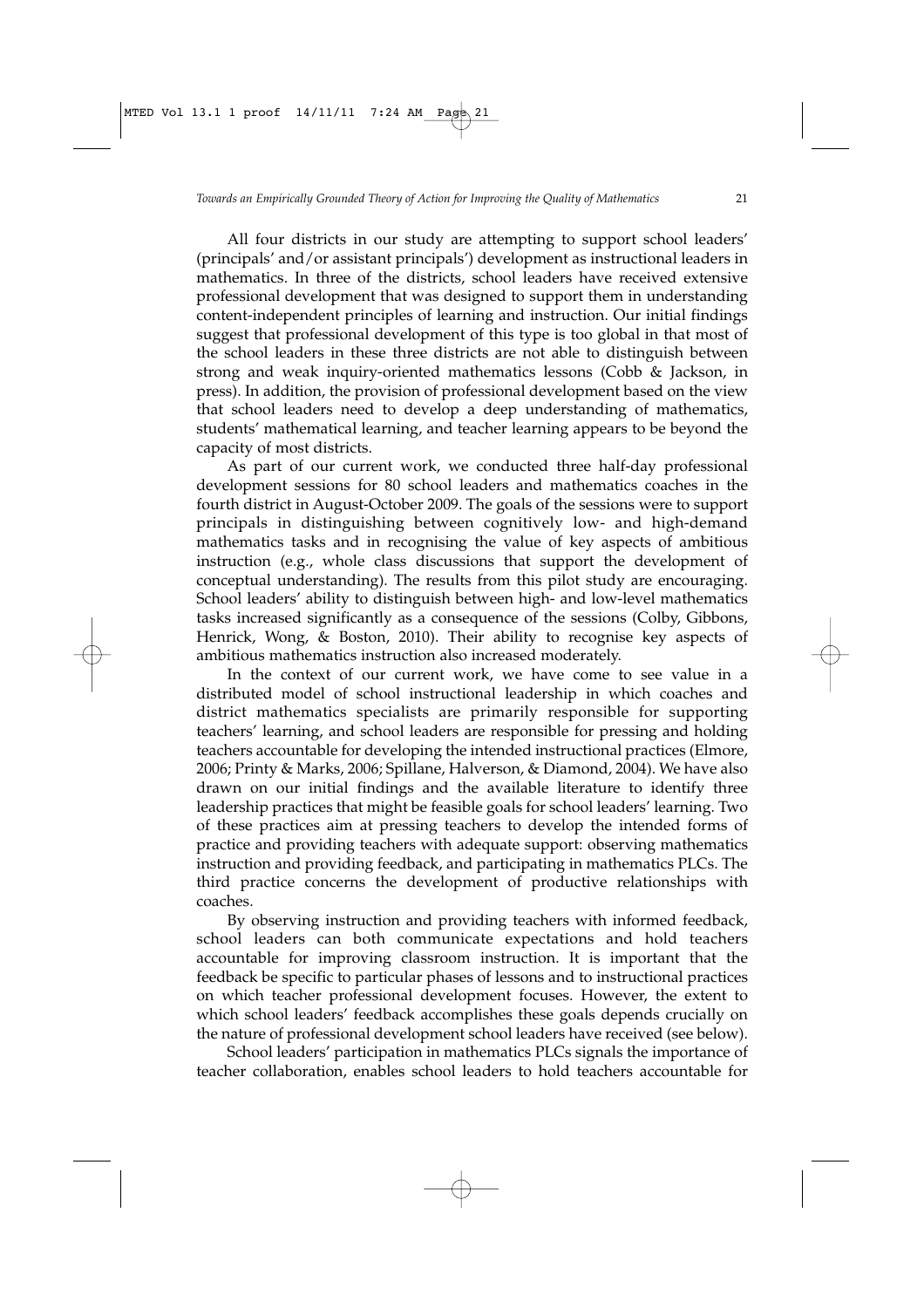using collaborative time productively, and constitutes a context for school leaders' learning, thus better positioning them to procure appropriate resources for teachers. In this regard, a meta-analysis conducted by Robinson et al.(2008) found that school leaders' participation in teacher professional development is strongly associated with improvements in the quality of instruction and student achievement.

The findings of several studies, including our own, indicate that coaches' effectiveness in supporting teachers' learning depends on school leaders assuming shared responsibility for instructional improvement with coaches (Gibbons & Cobb, 2010; Mangin, 2007; Matsumura, Sartoris, Bickel, & Garnier, 2009). This requires that school leaders understand the district-wide goals for students' mathematical learning and the guiding vision of high-quality instruction, and appreciate the critical role of coaches in supporting teachers' learning. In the context of our current work, we have documented several cases in which principals assigned additional duties to coaches that took them away from their work with teachers (e.g., analysing data to identify struggling students, tutoring struggling students). Our observations also indicate that principals protect coaches' time when they understand the coaches' role in the improvement effort.

The development of shared responsibility for instructional improvement appears to be facilitated if school leaders and coaches meet regularly to share their observations about the quality of teachers' instructional practices, discuss how work with teachers is progressing, jointly select teachers with whom the coach should work, and plan for future work with groups of teachers (Gibbons & Cobb, 2010). These meetings provide opportunities for the school leader to both communicate expectations to the coach, and to hold the coach accountable for working with individual and groups of teachers individually as planned. These meetings can also give rise to opportunities for school leaders to deepen their understanding of high-quality mathematics instruction and the means of supporting teachers' learning (Cobb & Jackson, in press). To further support school leaders' learning, we recommend to the four collaborating districts that coaches and school leaders observe instruction together and then discuss their observations and the nature of feedback that they might give the teacher. Clearly, it is important that teachers understand that the purpose of the observations is not evaluative in nature, lest the observations jeopardise the coach's relationship with teachers.

It is a non-trivial undertaking for school leaders, most of whom are not mathematics specialists, to develop the three instructional leadership practices that we have described. In our view, the principles of high-quality professional development that we have discussed should guide the design of professional development for school leaders as well as for teachers and coaches. These principles include that professional development should involve ongoing work with more accomplished others that is organised in terms of pedagogies of investigation and enactment, that focuses on concrete high-leverage practices, and that includes a consistent press on a small number of key issues. The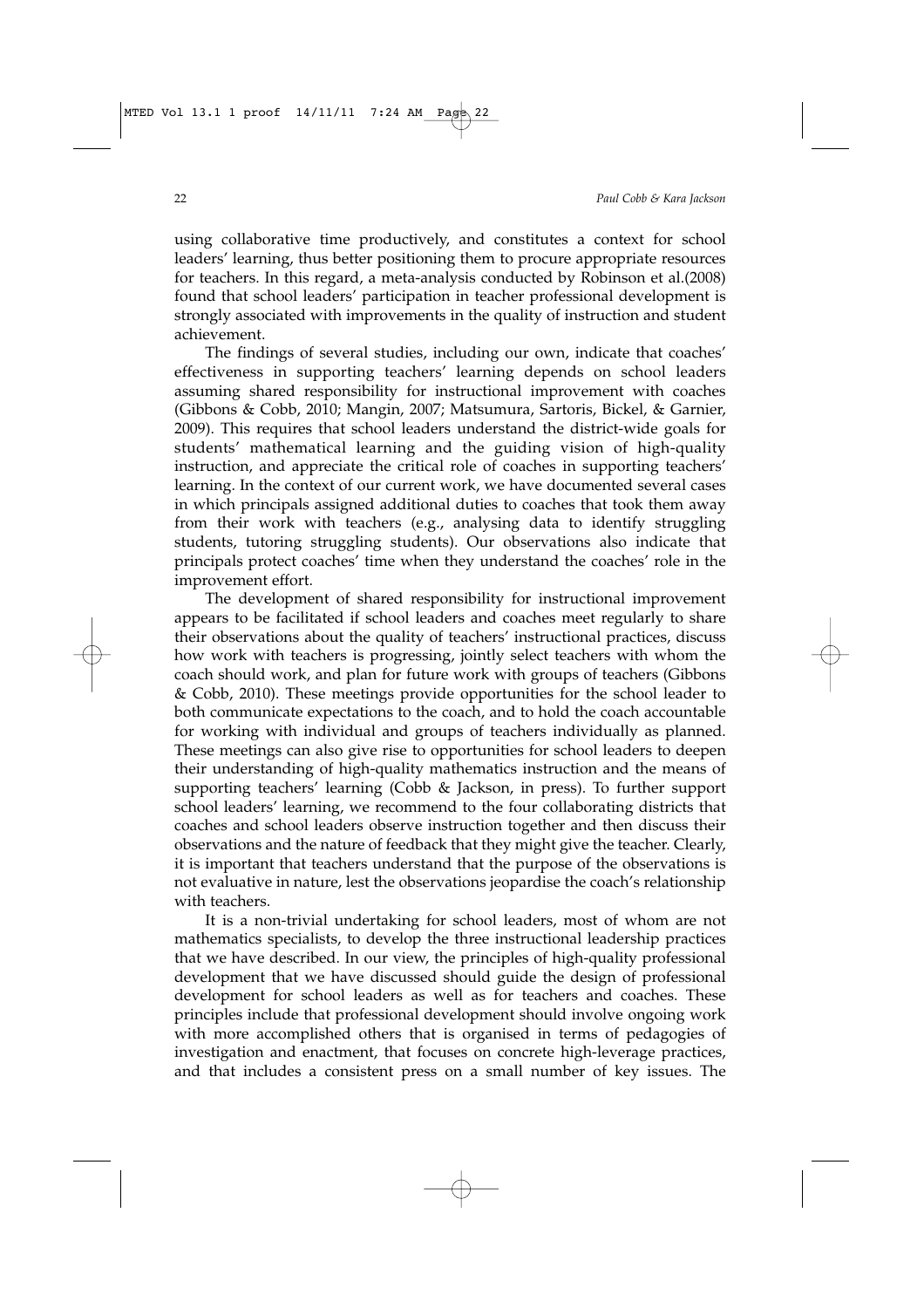feedback that we give to the collaborating districts is based on the conjecture that professional development with the following foci will support school leaders' development of the intended instructional leadership practices.

First, if school leaders are to effectively and realistically press teachers to improve the quality of instruction, professional development for school leaders should enable them to recognise the instructional practices that are the focus of teacher professional development, and to distinguish between low- and highquality enactments of those practices. We conjecture that a consistent emphasis on instructional practices across teacher, coach, and school leader professional development will contribute to the development of compatible visions of highquality instruction and to the alignment of supports for teachers' learning.

Second, we conjecture that professional development should attend explicitly to how to provide feedback to teachers that communicates expectations for ambitious instruction. This might involve school leaders and district mathematics specialists observing instruction or watching video-recordings of specific phases of lessons and discussing the feedback they would provide with the goal of improving its quality.

Third, professional development should build on school leaders' developing understanding of high-quality mathematics instruction by clarifying the role of coaches and PLCs in supporting teachers' development of ambitious instructional practices. We have documented several cases in which a school leader has taken over the agenda for PLC meetings to the detriment of the participating teachers' learning. We therefore conjecture that it is important to give particular attention to how the distribution of instructional leadership between coaches and school leaders should follow the contours of their complementary areas of expertise (Elmore, 2006). The pilot professional development sessions that we conducted in one of the collaborating districts indicated that mathematics coaches' participation in professional development with principals can foster productive professional relationships.

### *District Instructional Leadership*

The fifth and final component of the theory of action for improving the quality of mathematics instruction concerns district instructional leadership. The work of several district leaders has emerged as particularly significant in the course of our work with the four collaborating districts. These include the Superintendent, who is in charge of the entire district, the Chief Academic Officer (CAO) who is typically responsible for matters relating to curriculum and instruction in all content areas, and the leaders of several central office units including Curriculum and Instruction (C&I, responsible for teacher and coach professional development), Leadership (responsible for supporting and assessing school leaders), English Language Learners, Special Education, and Research, Evaluation, and Accountability (REA). The literature on the role of central office units in supporting instructional improvement is almost non-existent (Honig & Copland, 2009; Louis, 2008; Rorrer, Skrla, & Scheurich, 2008). However, at the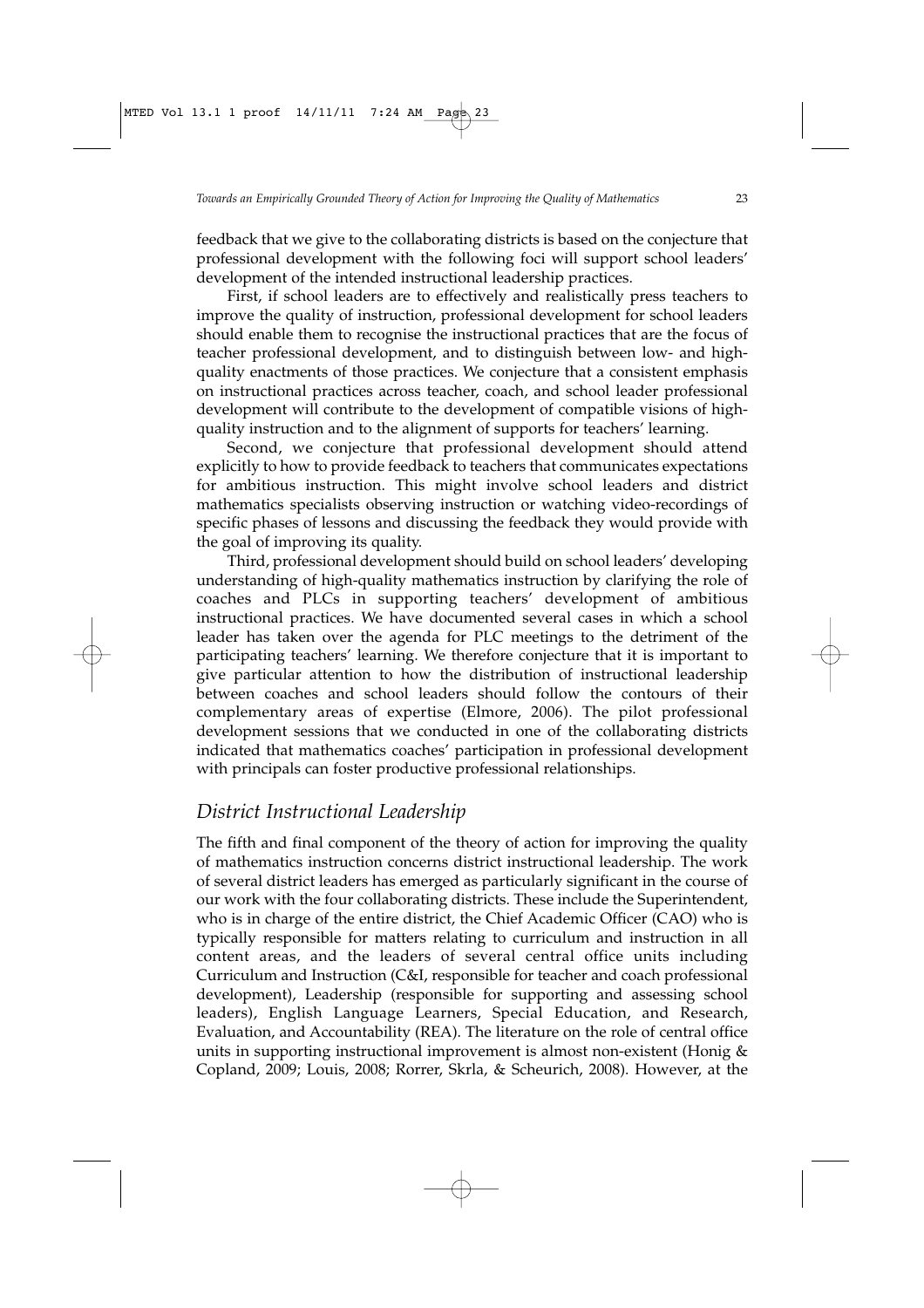outset of our current work, we conjectured that the relationship between central office units would influence the success of the collaborating districts' instructional improvement efforts. This has proved to be the case. The alignment of the agendas of C&I and Leadership appear to be particularly critical (Cobb & Jackson, in press). In the following paragraphs, we share our findings about the role of district leaders in supporting instructional improvement.

It appears critical that district leaders in the central office units that we have listed share both goals for students' mathematical learning and a vision of ambitious instruction (i.e., goals for teachers' learning). However, we have found that compatible goals for students' and teachers' learning is not, by itself, sufficient for supporting district-wide instructional improvement. In addition, how district leaders frame the problem of supporting student learning also appears to be important. This framing influences what district leaders hold school leaders, coaches and teachers accountable for, and thus the prospects for district-wide instructional improvement.

On the basis of interviews that we have conducted with leaders in the four collaborating districts, we distinguish between two broad framings that we term *instructional improvement* and *instructional management*. As an illustration, if a CAO frames the problem of supporting student learning as one of fundamentally improving the quality of instruction, he or she might view mathematics instruction that is compatible with the NCTM Standards and that addresses state objectives as a viable way to both meet NCLB mandates and ensure that instruction attends to conceptual as well as procedural goals. We refer to this response as reflecting an *instructional improvement* orientation because it focuses on the quality of teachers' instructional practices and entails the provision of professional development and job-embedded supports for teachers' learning. Alternatively, a CAO might frame the problem of supporting student learning as one of ensuring that instruction focuses on state mathematics objectives, and by providing students who have not met particular objectives with additional instruction or tutoring that focuses on those objectives. We refer to this response as reflecting an *instructional management* orientation because it focuses on redeploying the district's current instructional resources and does not attempt to improve the quality of those resources. Based on our work with the four districts, we have come to the view that instructional improvement and instructional management are both important but need to be tightly coordinated so that instructional management aims specifically at enabling struggling students to succeed in their regular mathematics classes.

It appears to be particularly important that leaders of C&I and Leadership share common goals for students' learning and frame the problem of supporting students' achievement of those goals in similar ways (Cobb & Jackson, in press). When this is not the case, we have found that leaders tend to hold members of different role groups accountable for developing practices that are at odds with each other. For example, in one of the collaborating districts, we have found that while the efforts of leaders in C&I focus on supporting teachers' and coaches' development of ambitious practices, leaders in Leadership hold principals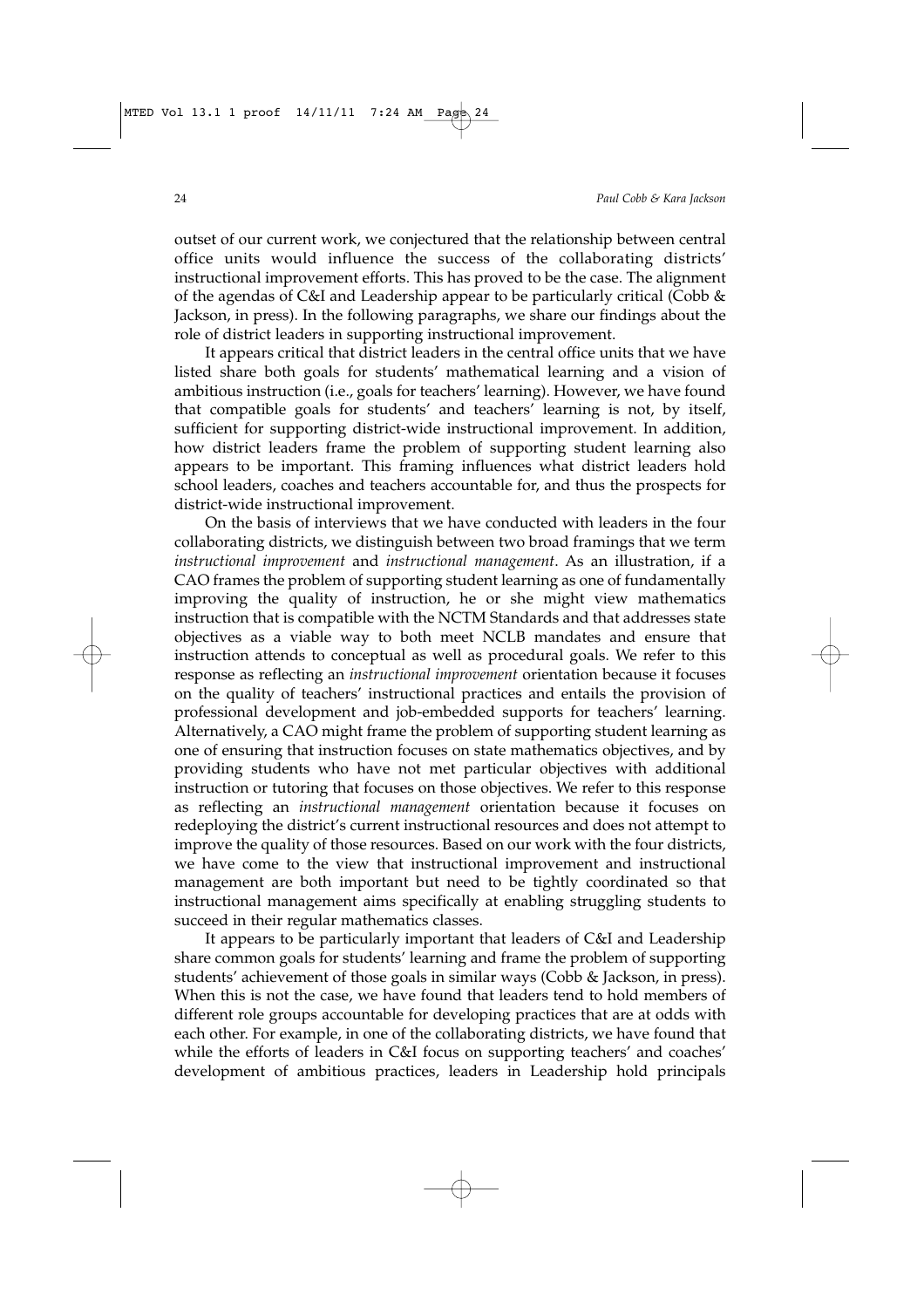accountable primarily for the improvement of students' mathematics achievement scores. In turn, principals communicate these expectations to teachers, and do not press teachers to improve the quality of their instruction. Additionally, principals typically direct resources toward providing supplemental supports for struggling students that are not aligned with mainstream classroom instruction (e.g., requiring coaches to coordinate tutoring programs that focus on basic computational skills rather than working with teachers to improve the quality of instruction).

In the course of our work it has become clear that the Superintendent plays a crucial role in setting direction for the improvement efforts, especially regarding how the problem of supporting student learning is framed. In addition, we conjecture that it is important for leaders in various central office units to have regular opportunities to collaborate together on the design and implementation of instructional improvement policies if they are to develop shared goals for students' learning and to frame the problem of supporting students' attainment of those goals in similar ways.

Finally, our analysis of each of the four district's instructional improvement plans and of district leader interviews indicates the importance of district leaders approaching instructional improvement at scale from a *learning perspective* (Hubbard, Mehan, & Stein, 2008). Leaders who take a learning perspective recognise that achieving an ambitious vision of mathematics instruction across district classrooms is not merely a matter of ensuring compliance with district policies, but instead requires significant learning on the part of teachers, coaches, and school leaders. Additionally, they view it as their responsibility to lead the design and implementation of supports for teachers', coaches', and school leaders' learning. Further, they recognise district personnel who have expertise in supporting mathematics teachers' or instructional leaders' learning and attempt to capitalise on that expertise (Spillane & Thompson, 1997). For example, the CAO in one of our districts regularly draws on the expertise of district mathematics specialists when formulating policies that are specific to instructional improvement in mathematics. The CAO recognises that he does not have the specific knowledge to make decisions regarding, for example, teacher professional development, and draws on the expertise of those who do.

### Discussion and Conclusion

In this article, we have proposed an empirically grounded theory of action for improving the quality of mathematics instruction at scale. The theory of action comprises five components: a coherent system of supports for ambitious instruction that encompasses both formal and job-embedded teacher professional development; teacher networks; mathematics coaches' practices in supporting teachers' learning; school leaders' practices as instructional leaders in mathematics; and district leaders' practices in supporting the development of school-level capacity for instructional improvement. This theory of action is specific to the US educational context and reflects both the decentralised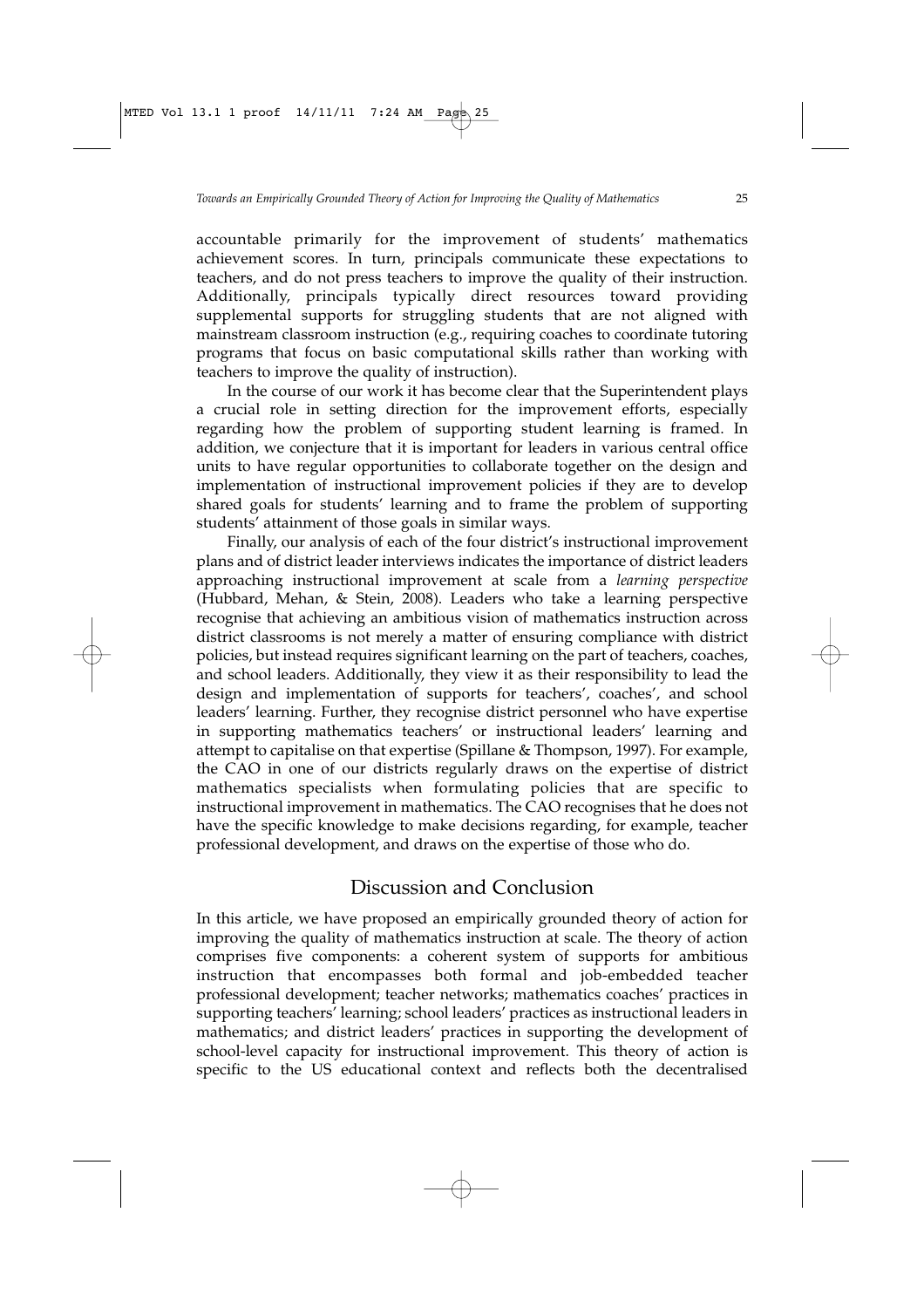structure of the US educational system and the demands of high-stakes accountability. We anticipate that the specific components of the theory of action and the more general approach of framing instructional improvement at scale as a problem of organisational learning will both prove relevant when considering the improvement of mathematics instruction at scale in the context of other educational systems.

We contend that all five components of the proposed theory of action are necessary for large-scale instructional improvement; the prospects for achieving and sustaining instructional improvement diminish significantly if any one of the components is neglected. As we have attempted to illustrate, improving instruction at scale involves aligning supports for the learning of members of multiple role groups. For example, we would question an improvement strategy that focuses on high-quality curriculum materials, teacher professional development, and mathematics coaching but does not attend to school leaders' development as instructional leaders. Such a strategy might well be ineffective because it is unlikely that school leaders will either press teachers to develop the intended practices or support coaches' work with teachers.

Due to space limitations, we have not given adequate attention to the development of tools designed to support the members of various role groups in reorganising their practices. Although we included curriculum frameworks for teachers as a key element of a coherent instructional system, we did not discuss tools for coaches and school leaders. Initial findings from our work suggest that it is important that any tool used by teachers or instructional leaders be aligned with the guiding vision of high-quality instruction. For example, we have found that the aspects of instruction that school leaders attend to when observing classroom instruction and giving feedback to teachers are significantly influenced by the classroom observation protocol they use. We have documented cases in which a lack of alignment with the vision of high-quality instruction impedes the extent to which school leaders' observations and feedback communicate appropriate expectations for instructional improvement to teachers. However, as we have made clear, the provision of tools will not, by itself, support the reorganisation of practice. Carefully designed professional development that focuses on learning to use the tools in the intended ways (and thus on developing the intended practices) is essential. We refer the reader to Cobb and Jackson (in press) for a detailed discussion of the design of tools aimed at supporting instructional improvement at scale, and the design of professional development specific to supporting various role groups in learning to use the tools.

We view the theory of action we have proposed as a work in progress and have indicated the aspects of the theory that are provisional and subject to revision. We intend to further refine these aspects of the theory as we conduct future empirical analyses. As we noted at the beginning of this article, the history of large-scale improvement efforts that involved significant changes in teachers' instructional practices is primarily one of failure. We contend that this unfortunate record is due in large part to the inability of research to inform the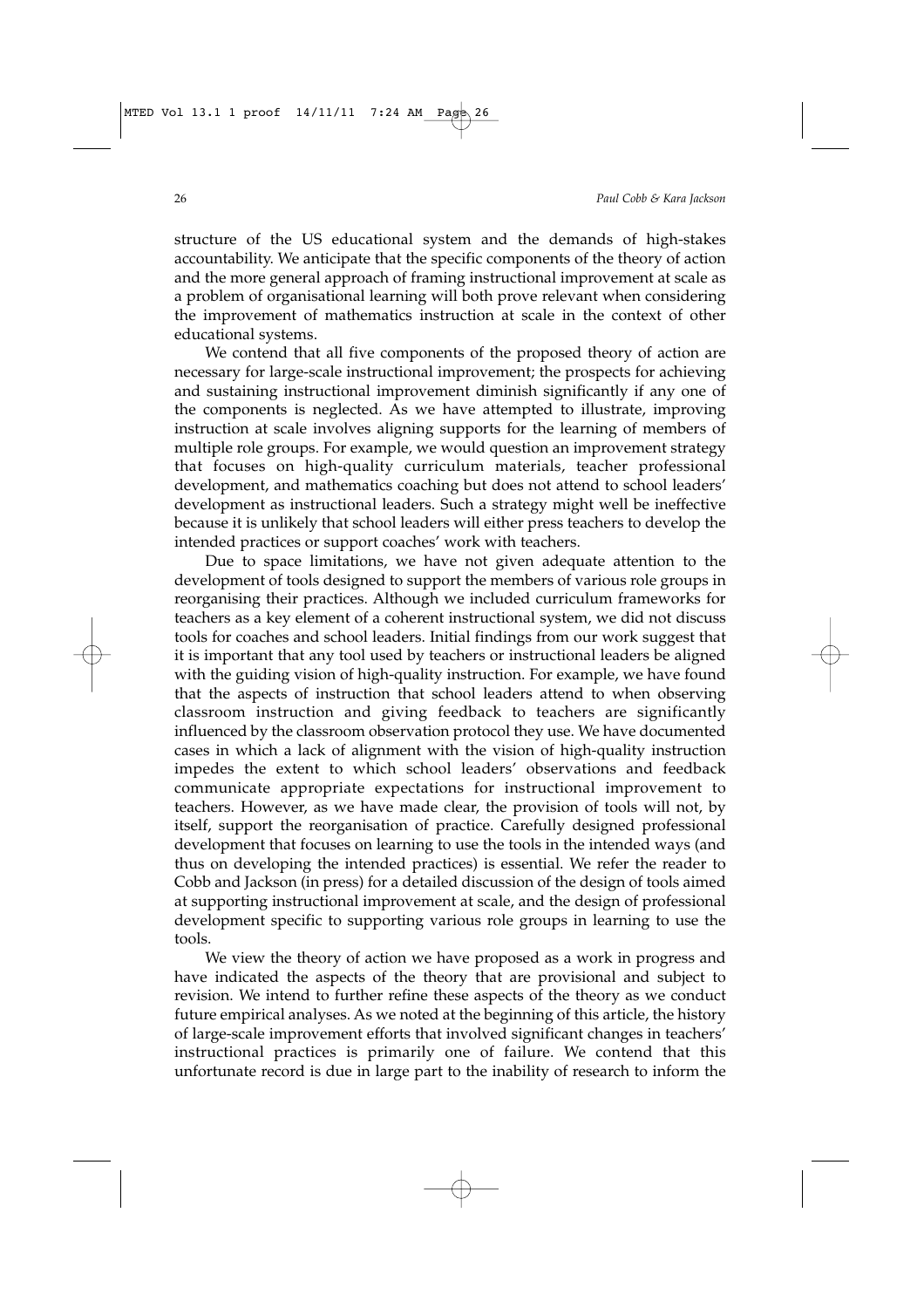design and implementation of comprehensive systems of supports aimed at building and sustaining district and school capacity for instructional improvement. In the course of our work, it has become only too apparent that district leaders necessarily have to venture into uncharted territory when they formulate and attempt to implement instructional improvement policies. The intent of the work we have reported in this article is to contribute to the development of a body of research that maps this territory and can provide district leaders with empirically grounded guidance.

### Acknowledgements

This article is based on work conducted in collaboration with Thomas Smith, Erin Henrick, Glenn Colby, Annie Garrison, Lynsey Gibbons, Sarah Green, Karin Katterfeld, Chuck Munter, Rebecca Schmidt, and Jonee Wilson. The empirical work reported on in the article has been supported by the National Science Foundation under grants No. ESI-0554535 and No. DRL-0830029. In addition, the National Academy of Education/Spencer Postdoctoral Fellowship Program supported Kara Jackson's contributions to the article. The opinions expressed do not necessarily reflect the views of either Foundation.

### References

- Ball, D. L., Sleep, L., Boerst, T., & Bass, H. (2009). Combining the development of practice and the practice of development in teacher education. *Elementary School Journal, 109*(5), 458-474.
- Barrett, J. E., Clements, D. H., Klanderman, D., Pennisi, S., & Polaki, M. V. (2006). Students' coordination of geometric reasoning and measuring strategies on a fixed perimeter task: Developing mathematical understanding of linear measurement. *Journal for Research in Mathematics Education, 37*(3), 187-221.
- Bell, C. A., Wilson, S. M., Higgins, T., & McCoach, D. B. (2010). Measuring the effects of professional development on teacher knowledge: The case of developing mathematical ideas. *Journal for Research in Mathematics Education, 41*(5), 479-512.
- Boaler, J., & Staples, M. (2008). Creating mathematical futures through an equitable teaching approach: The case of Railside School. *Teachers College Record, 110*, 608-645.
- Borko, H. (2004). Professional development and teacher learning: Mapping the terrain. *Educational Researcher, 33*(8), 3-15.
- Borko, H., Jacobs, J., Eiteljorg, E., & Pittman, M. E. (2009). Video as a tool for fostering productive discussions in mathematics professional development. *Teaching and Teacher Education, 24*, 417-436.
- Boston, M. D., & Smith, M. S. (2009). Transforming secondary mathematics teaching: Increasing the cognitive demand of instructional tasks used in teachers' classrooms. *Journal for Research in Mathematics Education, 40*(2), 119-156.
- Bradley, J. A. T. (2007). *Exploring an alignment focused coaching model of mathematics professional development: Content of coach/teacher talk during planning and analyzing lessons*. Unpublished doctoral dissertation, University of Texas, Austin, TX.

Bruner, J. (1996). *The culture of education*. Cambridge, MA: Harvard University Press.

Bryk, A. S., & Schneider, B. (2002). *Trust in schools: A core resource for improvement*. New York: Russell Sage Foundation.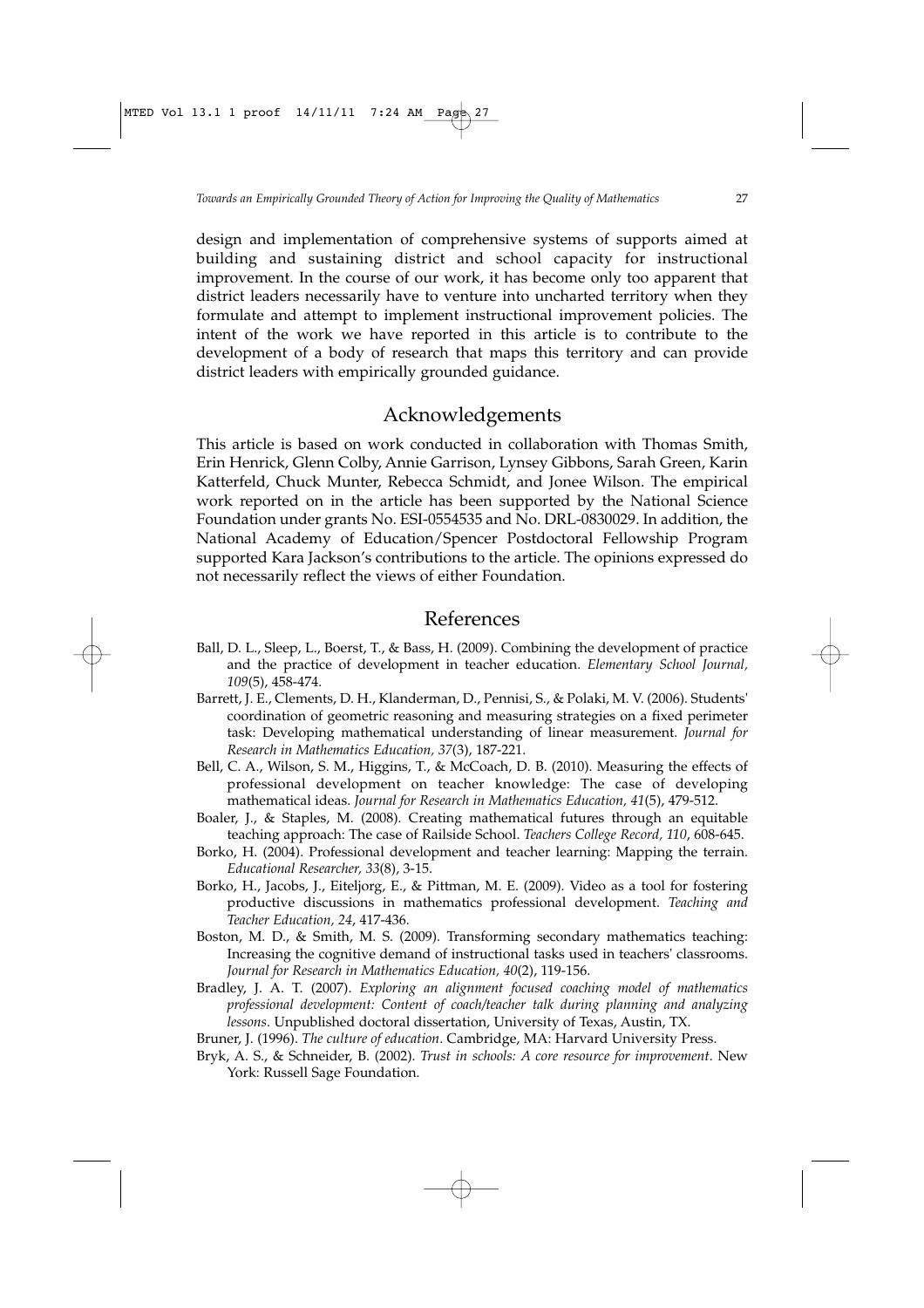- Bryk, A. S., Sebring, P. B., Allensworth, E., Luppesco, S., & Easton, J. Q. (2010). *Organizing schools for improvement: Lessons from Chicago*. Chicago: University of Chicago Press.
- Cai, J., Nie, B., & Moyer, J. (2010). The teaching of equation solving: Approaches in standards-based and traditional curricula in the United States. *Pedagogies: An International Journal, 5*(3), 170-186.
- Carpenter, T. P., Fennema, E., & Franke, M. L. (1996). Cognitively guided instruction: A knowledge base for reform in primary mathematics instruction. *Elementary School Journal, 97*, 3-20.
- Carpenter, T. P., Fennema, E., Franke, M. L., Levi, L., & Empson, S. B. (1999). *Children's mathematics: Cognitively guided instruction*. Portsmouth, NH: Heinemann.
- Clements, D. H., & Sarama, J. (2004). Learning trajectories in mathematics education. *Mathematical Thinking and Learning, 6*(2), 81-89.
- Cobb, P., & Jackson, K. (in press). Analyzing educational policies: A learning design perspective. *The Journal of the Learning Sciences*.
- Cobb, P., & McClain, K. (2006). The collective mediation of a high stakes accountability program: Communities and networks of practice. *Mind, Culture, and Activity, 13*, 80-100.
- Cobb, P., McClain, K., Lamberg, T., & Dean, C. (2003). Situating teachers' instructional practices in the institutional setting of the school and school district. *Educational Researcher, 32*(6), 13-24.
- Cobb, P., & Smith, T. (2008). The challenge of scale: Designing schools and districts as learning organizations for instructional improvement in mathematics. In T. Wood, B. Jaworski, K. Krainer, P. Sullivan & D. Tirosh (Eds.), *International handbook of mathematics teacher education* (Vol. 3, pp. 231-254). Rotterdam, Netherlands: Sense.
- Cobb, P., Zhao, Q., & Dean, C. (2009). Conducting design experiments to support teachers' learning: A reflection from the field. *Journal of the Learning Sciences, 18*, 165-199.
- Coburn, C. E. (2001). Collective sensemaking about reading: How teachers mediate reading policy in their professional communities. *Educational Evaluation and Policy Analysis, 23*(2), 145-170.
- Coburn, C. E. (2003). Rethinking scale: Moving beyond numbers to deep and lasting change. *Educational Researcher, 32*(6), 3-12.
- Coburn, C. E., & Russell, J. L. (2008). District policy and teachers' social networks. *Educational Evaluation and Policy Analysis, 30*(3), 203-235.
- Cohen, D. K., Moffitt, S. L., & Goldin, S. (2007). Policy and practice: The dilemma. *American Journal of Education, 113*, 515-548.
- Colby, G., Gibbons, L., Henrick, E., Wong, J. W., & Boston, M. D. (2010, October). *Supporting middle-grades principals as instructional leaders in mathematics*. Paper presented at the annual conference of the United Council for Educational Administration, New Orleans, LA.
- Confrey, J. (2011). *What now? Priorities in implementing the Common Core State Standards for mathematics*. Paper presented at the Friday Institute for Educational Innovation.
- Confrey, J., Maloney, A., Nguyen, K., Mojica, G., & Myers, M. (2009, July). *Equipartitioning/splitting as a foundation of rational number reasoning using learning trajecories*. Paper presented at the 33rd Conference of the International Group for the Psychology of Mathematics Education, Thessaloniki, Greece.
- Darling-Hammond, L. (2007). The flat earth and education: How America's commitment to equity will determine our future. *Educational Researcher, 36*(6), 318-334.
- Darling-Hammond, L., Wei, R. C., Andree, A., Richardson, N., & Orphanos, S. (2009). Professional learning in the learning profession: A status report on teacher development in the United States and abroad. Dallas, TX: National Staff Development Council.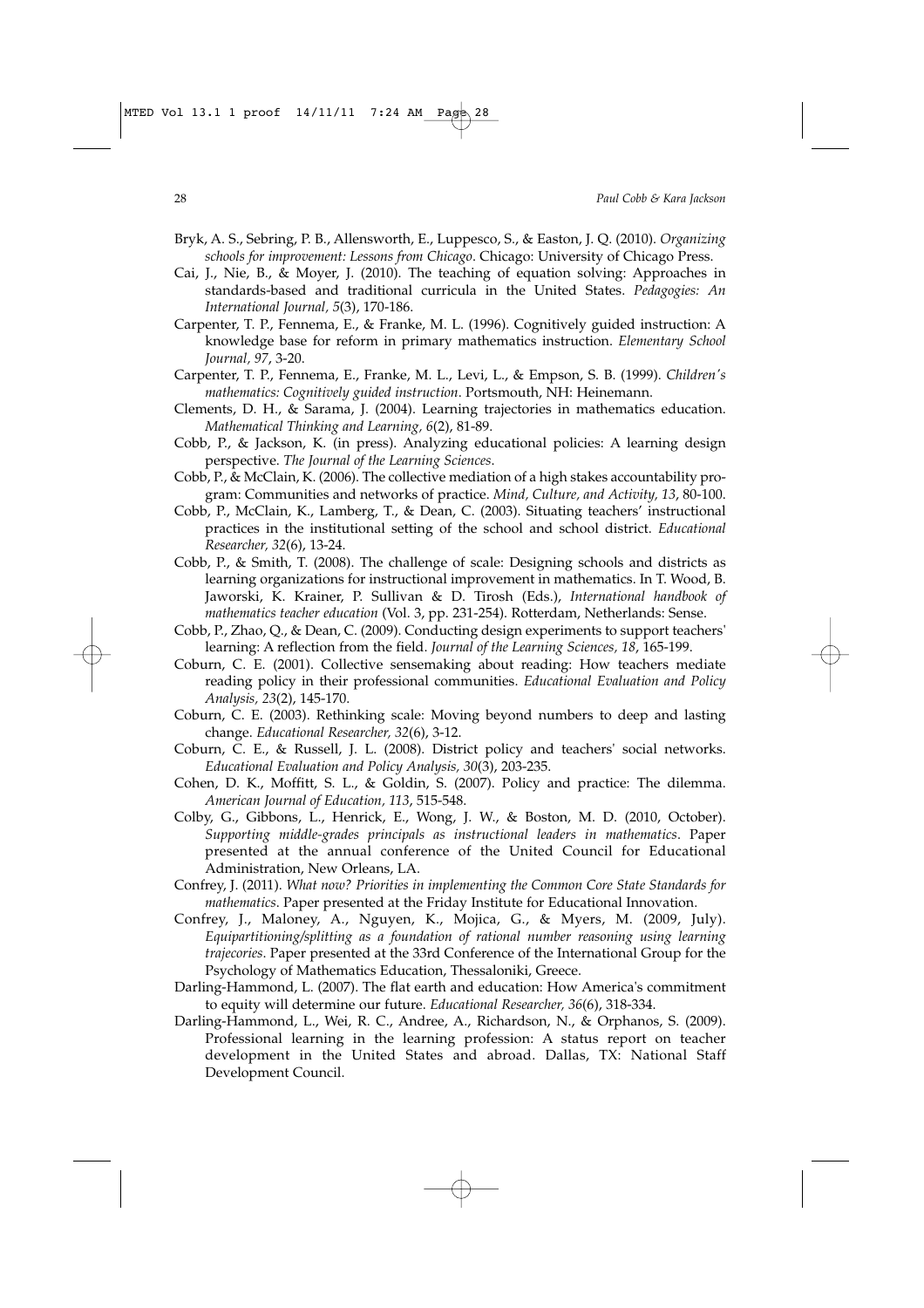- Dean, C. O. (2005). *An analysis of the emergence and concurrent learning of a professional teaching community*. Unpublished doctoral dissertation, Vanderbilt University, Nashville, TN.
- Durwood, C., Krone, E., & Mazzeo, C. (2010). *Are two algebra classes better than one? The effects of double-dose instruction in Chicago*. Chicago: Consortium on Chicago School Research.
- Elliott, R., Kazemi, E., Lesseig, K., Mumme, J., Carroll, C., & Kelley-Petersen, M. (2009). Conceptualizing the work of leading mathematical tasks in professional development. *Journal of Teacher Education, 60*, 364-379.
- Elmore, R. F. (2000). *Building a new structure for school leadership*. Washington, DC: The Albert Shanker Institute.
- Elmore, R. F. (2004). *School reform from the inside out*. Cambridge, MA: Harvard Education Press.
- Elmore, R. F. (2006, June). *Leadership as the practice of improvement*. Paper presented at the OECD International Conference on Perspectives on Leadership for Systemic Improvement, London.
- Even, R., & Ball, D. L. (Eds.). (2010). *The professional education and development of teachers of mathematics: The 15th ICMI study*. New York: Springer.
- Fink, F., & Resnick, L. (2001). Developing principals as instructional leaders. *Phi Delta Kappan, 82*, 598-606.
- Forman, E. A. (2003). A sociocultural approach to mathematics reform: Speaking, inscribing, and doing mathematics within communities of practice. In J. Kilpatrick, W. G. Martin & D. Schifter (Eds.), *A research companion to principles and standards for school mathematics* (pp. 333-352). Reston, VA: National Council of Teachers of Mathematics.
- Frank, K. A., Zhao, Y., & Borman, K. (2004). Social capital and the diffusion of innovations within organizations: The case of computer technology in schools. *Sociology of Education, 77*, 148-171.
- Franke, M. L., Kazemi, E., & Battey, D. (2007). Mathematics teaching and classroom practice. In F. K. Lester (Ed.), *Second handbook of research on mathematics teaching and learning* (pp. 225-256). Greenwich, CT: Information Age.
- Gamoran, A., Anderson, C. W., Quiroz, P. A., Secada, W. G., Williams, T., & Ashman, S. (2003). *Transforming teaching in math and science: How schools and districts can support change*. New York: Teachers College Press.
- Garet, M. S., Porter, A. C., Desimone, L., Birman, B. F., & Yoon, K. S. (2001). What makes professional development effective? Results from a national sample of teachers. *American Educational Research Journal, 38*, 915-945.
- Garrison, A., Smith, T., Cobb, P., & Green, S. (2011, April). *Investigating school and districtlevel factors that influence teachers' learning opportunities through interactions*. Paper presented at the annual meeting of the American Educational Research Association, New Orleans, LA.
- Gibbons, L., & Cobb, P. (2010, October). *How principals and coaches support each other in assisting teachers to improve mathematics instruction*. Paper presented at the annual conference of the United Council for Educational Administration, New Orleans, LA.
- Glennan, T. K., Jr., & Resnick, L. (2004). School districts as learning organization: A strategy for scaling educational reform. In T. K. Glennan, Jr., S. J. Bodilly, J. Galegher & K. Kerr (Eds.), *Expanding the reach of education reforms: Collected essays by leaders in the scale-up of educational interventions* (pp. 517-564). Santa Monica, CA: RAND.
- Grossman, P., Compton, C., Igra, D., Ronfeldt, M., Shahan, E., & Williamson, P. W. (2009). Teaching practice: A cross-professional perspective. *Teachers College Record, 111*(9), 2055-2100.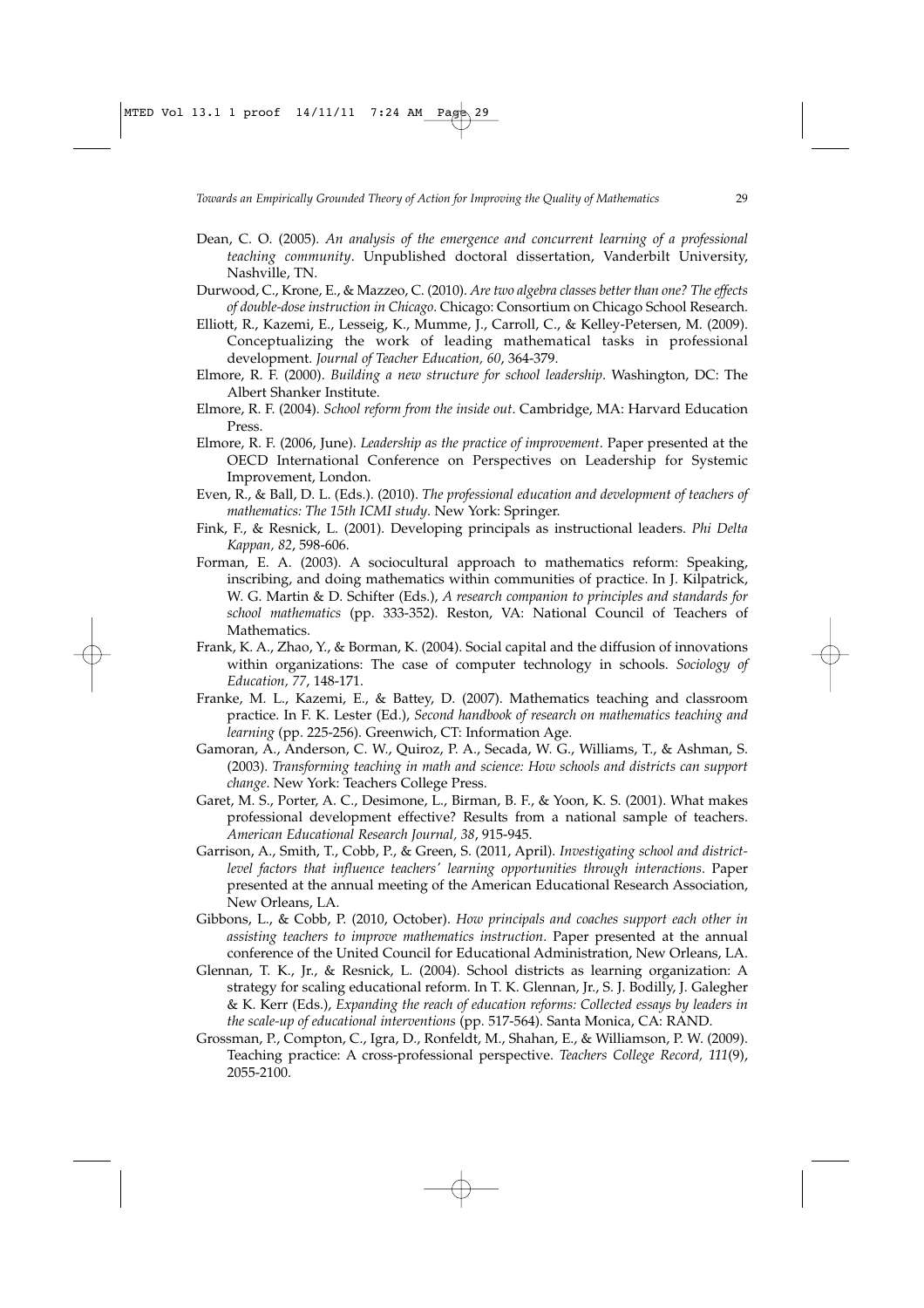- Grossman, P., & McDonald, M. (2008). Back to the future: Directions for research in teaching and teacher education. *American Educational Research Journal, 45(*1), 184-205.
- Gutiérrez, R. (2000). Advancing African-American, urban youth in mathematics: Unpacking the success of one math department. *American Journal of Education, 109*(1), 63-111.
- Heilig, J. V., & Darling-Hammond, L. (2008). Accountability Texas-style: The progress and learning of urban minority students in a high-stakes testing context. *Educational Evaluation and Policy Analysis, 30*(2), 75-110.
- Henningsen, M., & Stein, M. K. (1997). Mathematical tasks and student cognition: Classroom-based factors that support and inhibit high-level mathematical thinking and reasoning. *Journal for Research in Mathematics Education, 28*(5), 524-549.
- Hiebert, J., & Grouws, D. (2007). The effects of classroom mathematics teaching on students' learning. In F. K. Lester (Ed.), *Second handbook of research on mathematics teaching and learning* (pp. 371-404). Greenwich, CT: Information Age.
- Hiebert, J., & Morris, A. K. (2009). Building a knowledge base for teacher education: An experience in K-8 mathematics teacher preparation. *Elementary School Journal, 109*(5), 475-490.
- Hill, H. C., Schilling, S. G., & Ball, D. L. (2004). Developing measures of teachers' mathematics knowledge for teaching. *The Elementary School Journal, 105*(1), 11-30.
- Honig, M. I. (Ed.). (2006). *New directions in education policy implementation: Confronting complexity*. Albany: State University of New York Press.
- Honig, M. I., & Copland, M. A. (2009). *Reinventing district central offices to expand student learning*. Washington, DC: The Center for Comprehensive School Reform and Improvement.
- Horn, I. S., & Little, J. W. (2010). Attending to problems of practice: Routines and resources for professional learning in teachers' workplace interactions. *American Educational Research Journal, 47*(1), 181-217.
- Hubbard, L., Mehan, H., & Stein, M. K. (2008). *Reform as learning*. New York: Routledge.
- Jackson, K., & Cobb, P. (2010, May). Refining a vision of ambitious mathematics instruction to address issues of equity. Paper presented at the annual meeting of the American Educational Research Association, Denver, CO.
- Jackson, K., Garrison, A., Wilson, J., Gibbons, L., & Shahan, E. (2011, April). *Investigating how setting up cognitively demanding tasks is related to opportunities to learn in middlegrades mathematics classrooms*. Paper presented at the Research Presession of the National Council of Teachers of Mathematics Annual Meeting, Indianapolis, IN.
- Jansen, A., Bartell, T., & Berk, D. (2009). The role of learning goals in building a knowledge base for elementary mathematics teacher education. *Elementary School Journal, 109*(5), 525-536.
- Kazemi, E., & Franke, M. L. (2004). Teacher learning in mathematics: Using student work to promote collective inquiry. *Journal of Mathematics Teacher Education, 7*, 203-235.
- Kazemi, E., Franke, M. L., & Lampert, M. (2009). *Developing pedagogies in teacher education to support novice teachers' ability to enact ambitious instruction*. Paper presented at the annual meeting of the Mathematics Education Research Group of Australasia, Wellington, New Zealand.
- Kazemi, E., & Hubbard, A. (2008). New directions for the design and study of professional development: Attending to the coevolution of teachers' participation across contexts. *Journal of Teacher Education, 59*, 428-441.
- Kilpatrick, J., Swafford, J., & Findell, B. (Eds.). (2001). *Adding it up: Helping children learn mathematics*. Washington, DC: National Academy Press.
- Lampert, M., Beasley, H., Ghousseini, H., Kazemi, E., & Franke, M. L. (2010). Using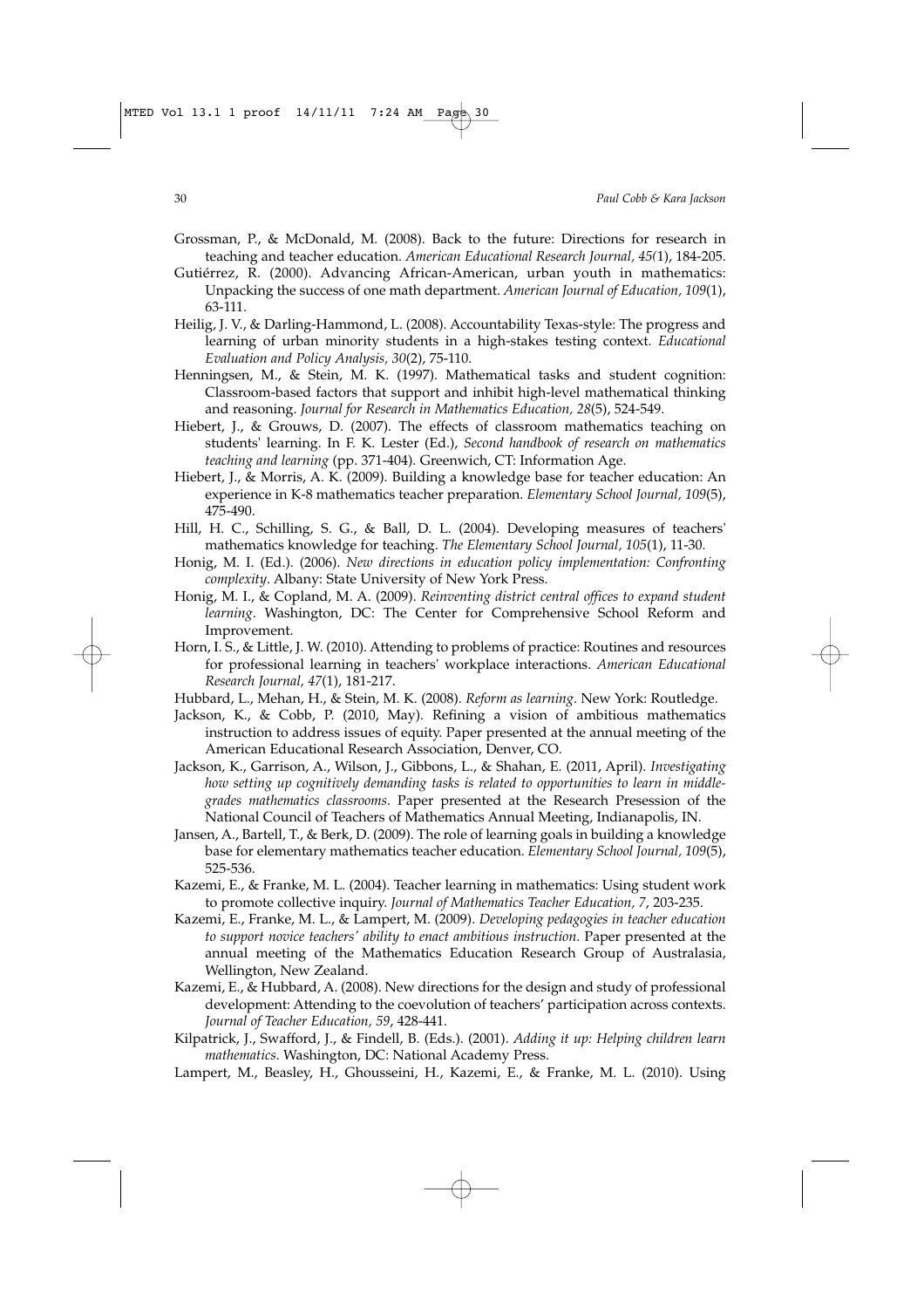designed instructional activities to enable novices to manage ambitious mathematics teaching. In M. K. Stein & L. Kucan (Eds.), *Instructional explanations in the disciplines* (pp. 129-141). New York: Springer.

- Lampert, M., & Graziani, F. (2009). Instructional activities as a tool for teachers' and teacher educators' learning. *The Elementary School Journal, 109*(5), 491-509.
- Lave, J., & Wenger, E. (1991). Situated learning: Legitimate peripheral participation. London: Cambridge University Press.
- Lehrer, R., & Lesh, R. (2003). Mathematical learning. In W. Reynolds & G. Miller (Eds.), Comprehensive handbook of psychology (Vol. 7, pp. 357-391). New York: John Wiley.
- Leithwood, K., Louis, K. S., Anderson, S., & Wahlstrom, K. (2004). *How leadership influences student learning*. New York: Wallace Foundation.
- Little, J. W. (1993). Teachers' professional development in a climate of educational reform. *Educational Evaluation and Policy Analysis, 15*, 129-151.
- Little, J. W. (2003). Inside teacher community: Representations of classroom practice. *Teachers College Record, 105*, 913-945.
- Louis, K. S. (2008). Learning to support improvement: Next steps for research on district practice. *American Journal of Education, 114*, 681-689.
- Mangin, M. M. (2007). Facilitating elementary principals' support for instructional teacher leadership. *Educational Administration Quarterly, 43*, 319-357.
- Matsumura, L. C., Garnier, H., Slater, S. C., & Boston, M. D. (2008). Toward measuring instructional interactions 'at-scale'. *Educational Assessment, 13*(4), 267-300.
- Matsumura, L. C., Sartoris, M., Bickel, D. D., & Garnier, H. (2009). Leadership for literacy coaching: The principal's role in launching a new coaching program. *Educational Administration Quarterly, 45*, 655-693.
- McClain, K. (2002). Teacher's and students' understanding: The role of tool use in communication. *Journal of the Learning Sciences, 11*, 217-249.
- McLaughlin, M. W. (2006). Implementation research in education: Lessons learned, lingering questions, and new opportunities. In M. I. Honig (Ed.), *New directions in educational policy implementation* (pp. 209-228). Albany, NY: State University of New York Press.
- Moschkovich, J. (2007). Bilingual mathematics learners: How views of language, bilingual learners, and mathematical communication affect instruction. In N. S. Nasir & P. Cobb (Eds.), *Diversity, equity, and access to mathematical ideas* (pp. 89-104). New York: Teachers College Press.
- Murphy, J., Elliott, S. N., Goldring, E. B., & Porter, A. C. (2007). Leadership for learning: A research-based model and taxonomy of behaviors. *School Leadership & Management, 27*, 179-201.
- National Council of Teachers of Mathematics. (2000). *Principles and standards for school mathematics*. Reston, VA: Author.
- Nelson, B. S., & Sassi, A. (2005). *The effective principal: Instructional leadership for high-quality learning*. New York: Teachers College Press.
- Neufeld, B., & Roper, D. (2003). *Coaching: A strategy for developing instructional capacity, promises and practicalities*. Washington, DC: Aspen Institute Program on Education and Annenberg Institute for School Reform.
- Newmann, F. M., Smith, B., Allensworth, E., & Bryk, A. S. (2001). Instructional program coherence: What it is and why it should guide school improvement policy. *Educational Evaluation and Policy Analysis, 23*(4), 297-321.
- Nomi, T., & Allensworth, E. (2009). "Double-dose" algebra as an alternative strategy to remediation: Effects on students' academic outcome. *Journal of Research on Educational Effectiveness, 2*(2), 111-148.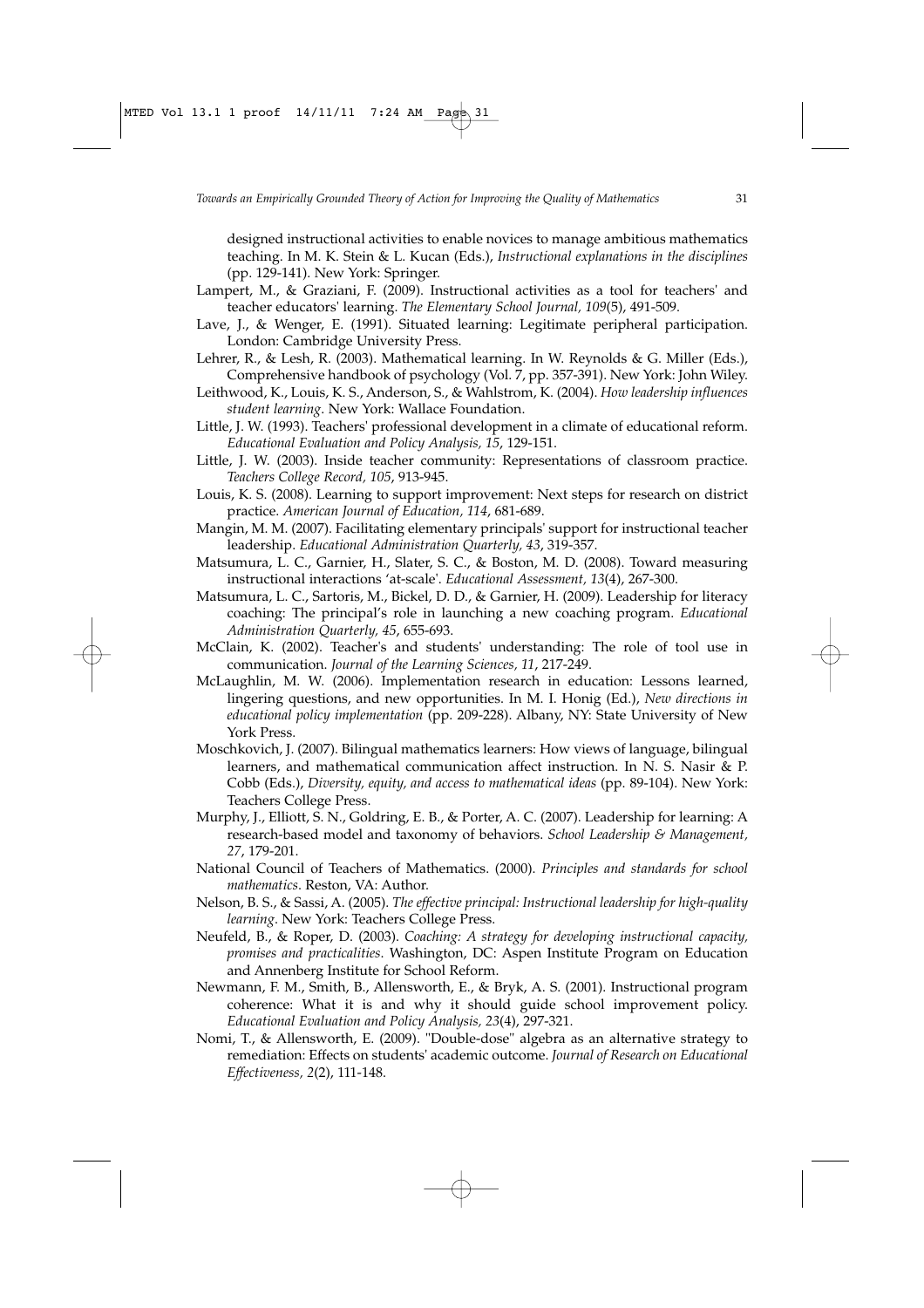- Olson, J., & Barrett, J. (2004). Coaching teachers to implement mathematics reform recommendations. *Mathematics Teacher Education and Development, 6*, 63-78.
- Penuel, W. R., Frank, K. A., & Krause, A. (2006, June). *The distribution of resources and expertise and the implementation of schoolwide reform initiatives*. Paper presented at the Seventh International Conference of the Learning Sciences, Bloomington, IN.
- Penuel, W. R., Riel, M., Krause, A. E., & Frank, K. A. (2009). Analyzing teachers' professional interactions in a school as social capital: A social network approach. *Teachers College Record, 111*(1), 124-163.
- Printy, S. M., & Marks, H. M. (2006). Shared leadership for teacher and student learning. *Theory into Practice, 45*, 125-132.
- Remillard, J. T. (2005). Examining key concepts in research on teachers' use of mathematics curricula. *Review of Educational Research, 75*, 211-246.
- Resnick, L., & Glennan, J., T. K. (2002). Leadership for learning: A theory of action for urban school districts. In A. M. Hightower, M. S. Knapp, J. A. Marsh & M. W. McLaughlin (Eds.), *School districts and instructional renewal: Critical issues in educational leadership* (pp. 160-172). New York: Teachers College Press.
- Resnick, L., & Zurawsky, C. (2005). Getting back on course: Fixing standards-based reform and accountability. *American Educator, 29*(1), 8-46.
- Riordan, J., & Noyce, P. (2001). The impact of two standards-based mathematics curricula on student achievement in Massachusetts. *Journal for Research in Mathematics Education, 32*(4), 368-398.
- Robinson, V. M. J., Lloyd, C. A., & Rowe, K. J. (2008). The impact of leadership on student outcomes: An analysis of the differential effects of leadership types. *Educational Administration Quarterly, 44*, 635-674.
- Rorrer, A. K., Skrla, L., & Scheurich, J. J. (2008). Districts as institutional actors in educational reform. *Educational Administration Quarterly, 44*, 307-358.
- Schoenfeld, A. (2002). Making mathematics work for all children: Issues of standards, testing, and equity. *Educational Researcher, 31*(1), 13-25.
- Sebring, P. B., Allensworth, E., Bryk, A. S., Easton, J. Q., & Luppesco, S. (2006). *The essential supports for school improvement*. Chicago: Consortium on Chicago School Research.
- Senk, S. L., & Thompson, D. R. (Eds.). (2003). *Standards-based school mathematics curricula: What are they? What do students learn?* Hillsdale, NJ: Erlbaum.
- Shepard, L. A. (2002). The hazards of high-stakes testing. *Issues in Science and Technology, 19*, 53-58.
- Sherin, M. G., & Han, S. Y. (2004). Teacher learning in the context of video club. *Teaching and Teacher Education, 20*, 163-183.
- Smylie, M. A., & Evans, P. J. (2006). Social capital and the problem of implementation. In M. I. Honig (Ed.), *New directions in educational policy implementation* (pp. 187-208). Albany, NY: State University of New York Press.
- Spillane, J. P., Hallett, T., & Diamond, J. B. (2003). Forms of capital and the construction of leadership: Instructional leadership in urban elementary schools. *Sociology of Education, 76*(1), 1-17.
- Spillane, J. P., Halverson, R., & Diamond, J. B. (2004). Distributed leadership: Towards a theory of school leadership practice. *Journal of Curriculum Studies, 36*, 3-34.
- Spillane, J. P., Reiser, B., & Gomez, L. M. (2006). Policy implementation and cognition: The role of human, social, and distributed cognition in framing policy implementation. In M. I. Honig (Ed.), *New directions in educational policy implementation* (pp. 47-64). Albany, NY: State University of New York Press.